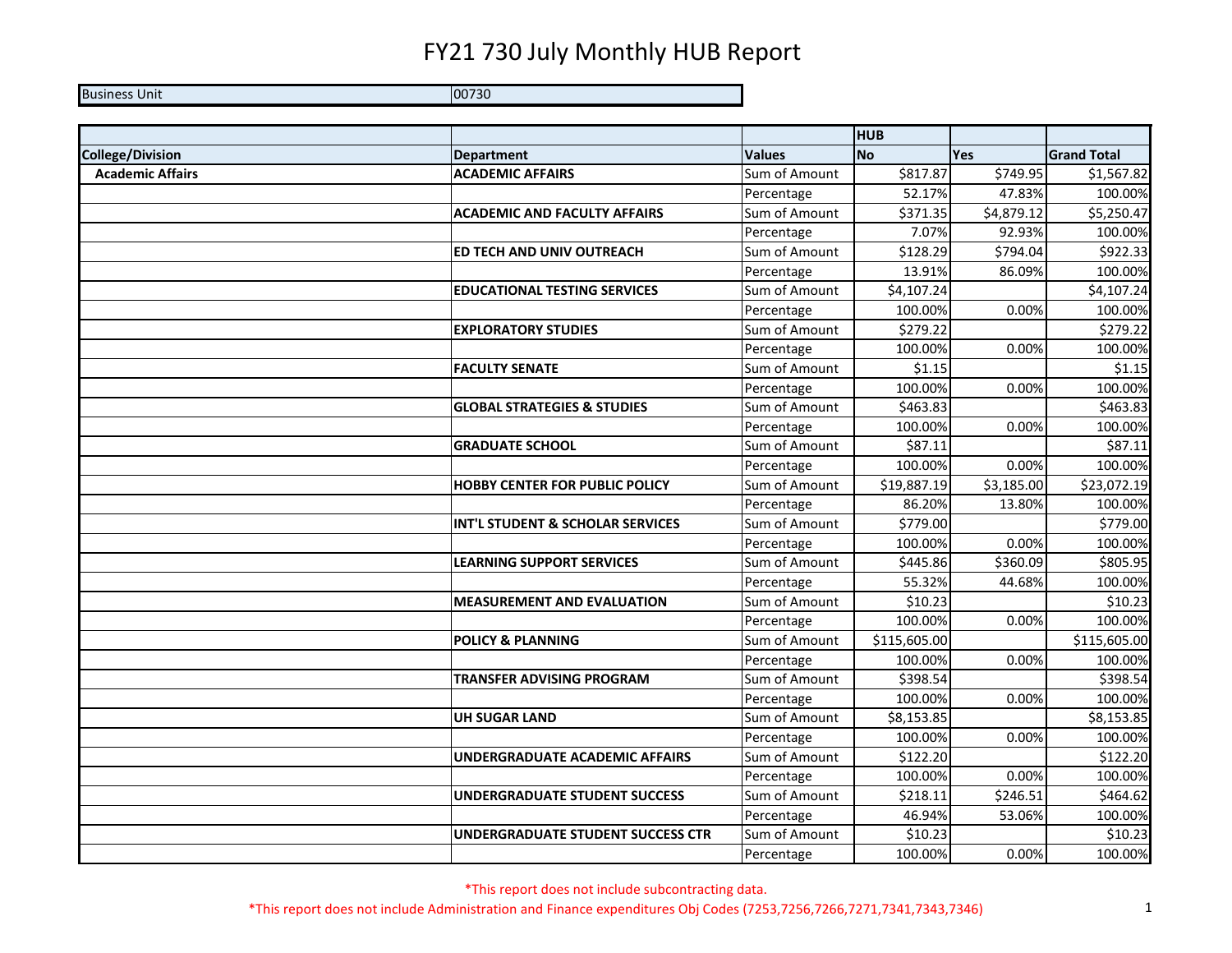| <b>Academic Affairs</b>               | <b>WRITING CENTER</b>                     | Sum of Amount | \$133.15     |             | \$133.15     |
|---------------------------------------|-------------------------------------------|---------------|--------------|-------------|--------------|
|                                       |                                           | Percentage    | 100.00%      | 0.00%       | 100.00%      |
| <b>Academic Affairs Sum of Amount</b> |                                           |               | \$152,019.42 | \$10,214.71 | \$162,234.13 |
| <b>Academic Affairs Percentage</b>    |                                           |               | 93.70%       | 6.30%       | 100.00%      |
| <b>Administration and Finance</b>     | <b>ADMINISTRATION &amp; FINANCE</b>       | Sum of Amount | \$1,628.37   |             | \$1,628.37   |
|                                       |                                           | Percentage    | 100.00%      | 0.00%       | 100.00%      |
|                                       | <b>AUXILIARY SERVICES OPERATIONS</b>      | Sum of Amount | \$12,334.90  | \$6,191.73  | \$18,526.63  |
|                                       |                                           | Percentage    | 66.58%       | 33.42%      | 100.00%      |
|                                       | <b>BUDGET</b>                             | Sum of Amount | \$6.31       |             | \$6.31       |
|                                       |                                           | Percentage    | 100.00%      | 0.00%       | 100.00%      |
|                                       | <b>BUSINESS SERVICES</b>                  | Sum of Amount | \$303.54     | \$1,910.90  | \$2,214.44   |
|                                       |                                           | Percentage    | 13.71%       | 86.29%      | 100.00%      |
|                                       | <b>CAMPUS SAFETY ADMINISTRATION</b>       | Sum of Amount | \$43,447.00  |             | \$43,447.00  |
|                                       |                                           | Percentage    | 100.00%      | 0.00%       | 100.00%      |
|                                       | <b>CAMPUS SAFETY SYSTEMS</b>              | Sum of Amount | \$11,102.69  | \$92,070.00 | \$103,172.69 |
|                                       |                                           | Percentage    | 10.76%       | 89.24%      | 100.00%      |
|                                       | <b>CENTRAL FACILITY SERVICES</b>          | Sum of Amount | \$4,088.86   | \$281.63    | \$4,370.49   |
|                                       |                                           | Percentage    | 93.56%       | 6.44%       | 100.00%      |
|                                       | <b>CONTROLLER (PH)</b>                    | Sum of Amount | \$19,033.68  |             | \$19,033.68  |
|                                       |                                           | Percentage    | 100.00%      | 0.00%       | 100.00%      |
|                                       | <b>COUGAR CARD</b>                        | Sum of Amount | \$112.23     | \$2,242.24  | \$2,354.47   |
|                                       |                                           | Percentage    | 4.77%        | 95.23%      | 100.00%      |
|                                       | <b>CULLEN PERFORM HALL</b>                | Sum of Amount | \$16,253.97  |             | \$16,253.97  |
|                                       |                                           | Percentage    | 100.00%      | 0.00%       | 100.00%      |
|                                       | <b>EMERGENCY MANAGEMENT</b>               | Sum of Amount |              | \$10,130.12 | \$10,130.12  |
|                                       |                                           | Percentage    | 0.00%        | 100.00%     | 100.00%      |
|                                       | <b>ENTERPRISE SYSTEMS</b>                 | Sum of Amount | \$144,992.49 | \$12,383.08 | \$157,375.57 |
|                                       |                                           | Percentage    | 92.13%       | 7.87%       | 100.00%      |
|                                       | <b>ENV. HEALTH &amp; LIFE SAFETY</b>      | Sum of Amount | \$8,221.71   | \$208.39    | \$8,430.10   |
|                                       |                                           | Percentage    | 97.53%       | 2.47%       | 100.00%      |
|                                       | <b>FACILITIES BUSINESS SERVICES</b>       | Sum of Amount |              | \$841.46    | \$841.46     |
|                                       |                                           | Percentage    | 0.00%        | 100.00%     | 100.00%      |
|                                       | <b>FACILITIES MANAGEMENT</b>              | Sum of Amount | \$23,305.22  | \$625.71    | \$23,930.93  |
|                                       |                                           | Percentage    | 97.39%       | 2.61%       | 100.00%      |
|                                       | <b>FACILITIES OPERATION &amp; MAINT</b>   | Sum of Amount | \$167.57     | \$842.65    | \$1,010.22   |
|                                       |                                           | Percentage    | 16.59%       | 83.41%      | 100.00%      |
|                                       | <b>FACILITIES PLANNING &amp; CONSTRUC</b> | Sum of Amount | \$166,378.34 | \$1,107.67  | \$167,486.01 |
|                                       |                                           | Percentage    | 99.34%       | 0.66%       | 100.00%      |
|                                       | <b>FACILITIES/CONSTRUC MGMT ADMIN</b>     | Sum of Amount |              | \$3,321.13  | \$3,321.13   |
|                                       |                                           | Percentage    | 0.00%        | 100.00%     | 100.00%      |

\*This report does not include subcontracting data.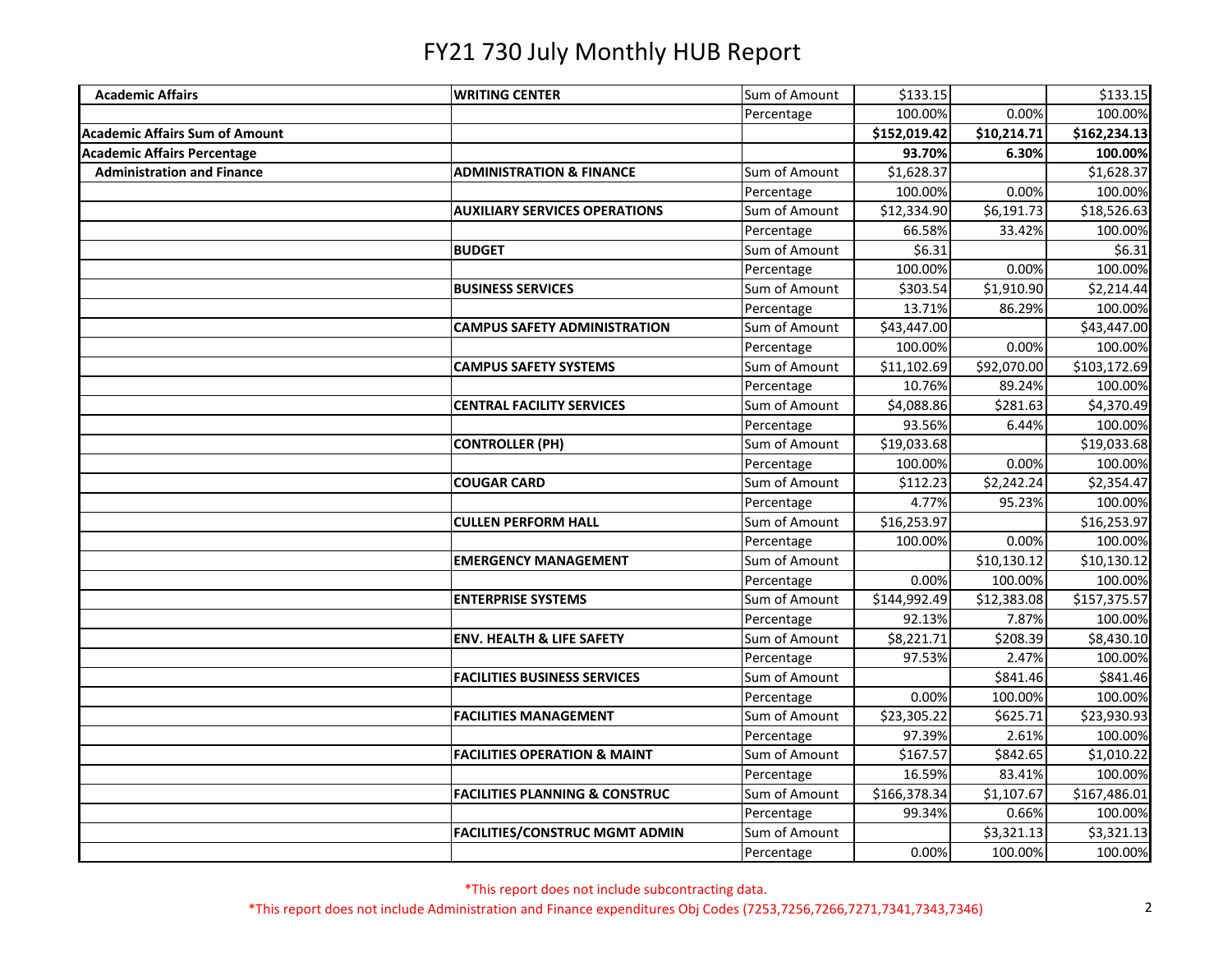| <b>Administration and Finance</b> | <b>FIRE LIFE SAFETY SERVICES</b>         | Sum of Amount |              | \$43.50      | \$43.50      |
|-----------------------------------|------------------------------------------|---------------|--------------|--------------|--------------|
|                                   |                                          | Percentage    | 0.00%        | 100.00%      | 100.00%      |
|                                   | <b>HIGH PERFORMANCE &amp; COMP NETWK</b> | Sum of Amount |              | \$3,502.77   | \$3,502.77   |
|                                   |                                          | Percentage    | 0.00%        | 100.00%      | 100.00%      |
|                                   | <b>HUMAN RESOURCES</b>                   | Sum of Amount | \$19,290.76  | \$605.75     | \$19,896.51  |
|                                   |                                          | Percentage    | 96.96%       | 3.04%        | 100.00%      |
|                                   | <b>INST - ADMINISTRATION</b>             | Sum of Amount | \$23,355.48  |              | \$23,355.48  |
|                                   |                                          | Percentage    | 100.00%      | 0.00%        | 100.00%      |
|                                   | <b>INST - BUSINESS SERVICES</b>          | Sum of Amount | \$202,567.70 |              | \$202,567.70 |
|                                   |                                          | Percentage    | 100.00%      | 0.00%        | 100.00%      |
|                                   | <b>INST - FINANCIAL ACCOUNTING</b>       | Sum of Amount |              | \$893.86     | \$893.86     |
|                                   |                                          | Percentage    | 0.00%        | 100.00%      | 100.00%      |
|                                   | <b>INST - INFORMATION TECHNOLOGY</b>     | Sum of Amount | \$4,862.83   |              | \$4,862.83   |
|                                   |                                          | Percentage    | 100.00%      | 0.00%        | 100.00%      |
|                                   | <b>INSTITUTIONAL HUMAN RESOURCES</b>     | Sum of Amount |              | \$425.10     | \$425.10     |
|                                   |                                          | Percentage    | 0.00%        | 100.00%      | 100.00%      |
|                                   | <b>KUHF RADIO</b>                        | Sum of Amount | \$20,515.90  | \$51,883.00  | \$72,398.90  |
|                                   |                                          | Percentage    | 28.34%       | 71.66%       | 100.00%      |
|                                   | <b>MINOR &amp; PLANNED PROJECTS</b>      | Sum of Amount | \$240,318.76 |              | \$240,318.76 |
|                                   |                                          | Percentage    | 100.00%      | 0.00%        | 100.00%      |
|                                   | MINOR IN-HOUSE CONSTRUCTION              | Sum of Amount | \$386.93     | \$179.11     | \$566.04     |
|                                   |                                          | Percentage    | 68.36%       | 31.64%       | 100.00%      |
|                                   | <b>OFFICE EQUAL OPPORTUNITY SRVS</b>     | Sum of Amount | \$153.95     |              | \$153.95     |
|                                   |                                          | Percentage    | 100.00%      | 0.00%        | 100.00%      |
|                                   | <b>PARKING &amp; TRANS SERVICES</b>      | Sum of Amount | \$51,041.30  |              | \$51,041.30  |
|                                   |                                          | Percentage    | 100.00%      | 0.00%        | 100.00%      |
|                                   | PHY PLANT-AUTOMOTIVE                     | Sum of Amount | \$3,201.19   | \$10,338.75  | \$13,539.94  |
|                                   |                                          | Percentage    | 23.64%       | 76.36%       | 100.00%      |
|                                   | PHY PLANT-GROUNDS MAINT                  | Sum of Amount | \$39,114.61  | \$89.16      | \$39,203.77  |
|                                   |                                          | Percentage    | 99.77%       | 0.23%        | 100.00%      |
|                                   | <b>PHY PLANT-SOLID WASTE</b>             | Sum of Amount | \$1,904.52   | \$64.99      | \$1,969.51   |
|                                   |                                          | Percentage    | 96.70%       | 3.30%        | 100.00%      |
|                                   | <b>PHYSICAL PLANT</b>                    | Sum of Amount | \$81,420.25  | \$194,399.43 | \$275,819.68 |
|                                   |                                          | Percentage    | 29.52%       | 70.48%       | 100.00%      |
|                                   | <b>PLANNING</b>                          | Sum of Amount | \$1,069.48   |              | \$1,069.48   |
|                                   |                                          | Percentage    | 100.00%      | 0.00%        | 100.00%      |
|                                   | <b>POLICE</b>                            | Sum of Amount | \$16,108.72  | \$13,723.11  | \$29,831.83  |
|                                   |                                          | Percentage    | 54.00%       | 46.00%       | 100.00%      |
|                                   | <b>POSTAL SERVICES OPERATIONS</b>        | Sum of Amount | \$8,788.89   |              | \$8,788.89   |
|                                   |                                          | Percentage    | 100.00%      | 0.00%        | 100.00%      |

\*This report does not include subcontracting data.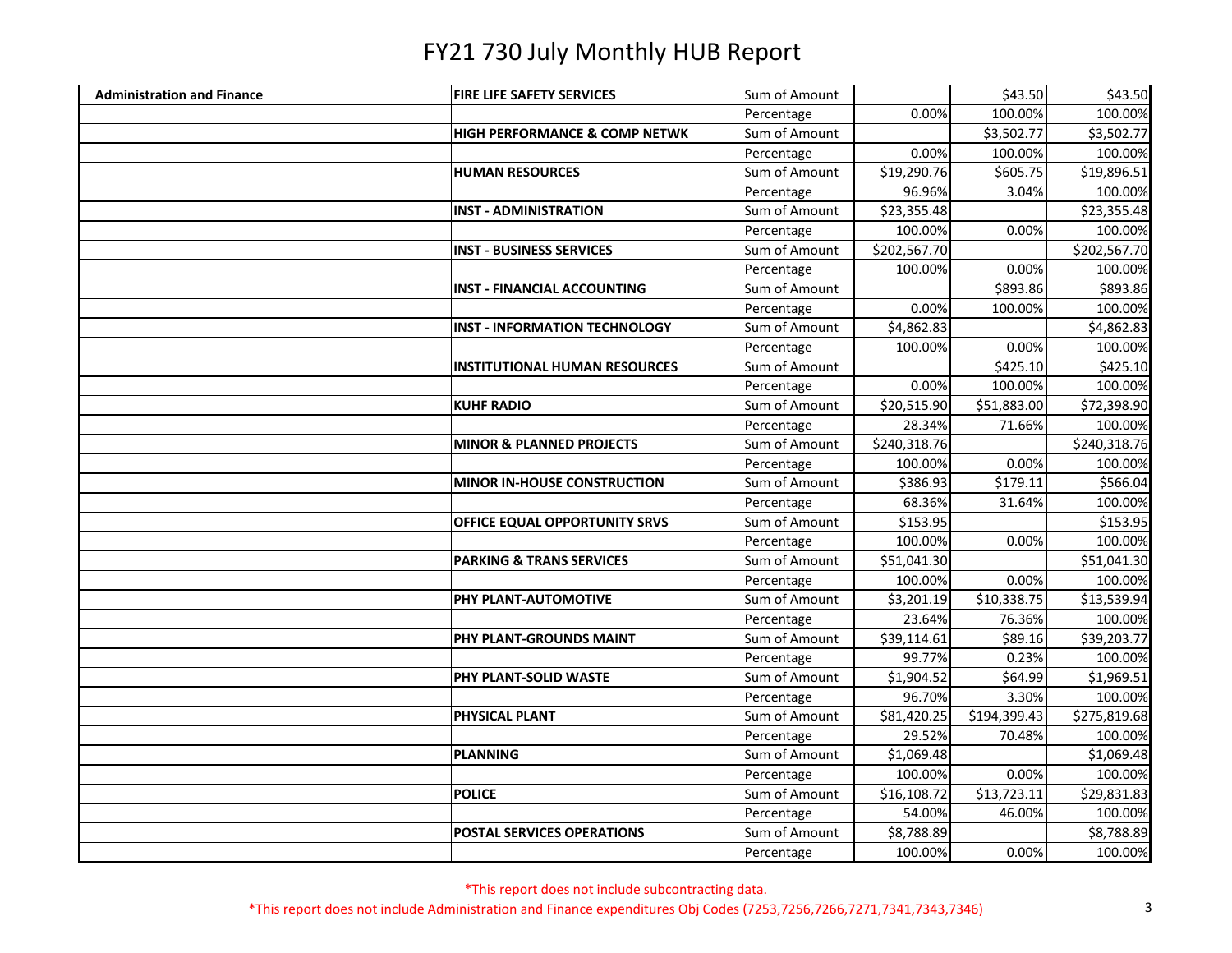| <b>Administration and Finance</b>               | <b>PRINTING OPERATIONS</b>               | Sum of Amount | \$7,176.45     |              | \$7,176.45     |
|-------------------------------------------------|------------------------------------------|---------------|----------------|--------------|----------------|
|                                                 |                                          | Percentage    | 100.00%        | 0.00%        | 100.00%        |
|                                                 | <b>PUBLIC ART</b>                        | Sum of Amount | \$37,864.41    | \$3,653.01   | \$41,517.42    |
|                                                 |                                          | Percentage    | 91.20%         | 8.80%        | 100.00%        |
|                                                 | <b>REAL ESTATE SERVICES</b>              | Sum of Amount | \$5,622.00     |              | \$5,622.00     |
|                                                 |                                          | Percentage    | 100.00%        | 0.00%        | 100.00%        |
|                                                 | <b>RISK MANAGEMENT</b>                   | Sum of Amount | \$136.68       |              | \$136.68       |
|                                                 |                                          | Percentage    | 100.00%        | 0.00%        | 100.00%        |
|                                                 | <b>SERVICE LEVEL AGREEMENT</b>           | Sum of Amount | \$26,348.22    |              | \$26,348.22    |
|                                                 |                                          | Percentage    | 100.00%        | 0.00%        | 100.00%        |
|                                                 | <b>STUDENT BUSINESS SERVICES</b>         | Sum of Amount | \$26,220.92    |              | \$26,220.92    |
|                                                 |                                          | Percentage    | 100.00%        | 0.00%        | 100.00%        |
|                                                 | <b>TECHNOLOGY SERVICES &amp; SUPPORT</b> | Sum of Amount | \$258,441.59   | \$23,597.73  | \$282,039.32   |
|                                                 |                                          | Percentage    | 91.63%         | 8.37%        | 100.00%        |
|                                                 | TV PUBLIC BROADCASTING                   | Sum of Amount | \$214,261.96   | \$20,466.80  | \$234,728.76   |
|                                                 |                                          | Percentage    | 91.28%         | 8.72%        | 100.00%        |
|                                                 | <b>UIT BUSINESS SERVICES</b>             | Sum of Amount | \$6.99         |              | \$6.99         |
|                                                 |                                          | Percentage    | 100.00%        | 0.00%        | 100.00%        |
|                                                 | <b>UIT SECURITY</b>                      | Sum of Amount | \$294,708.09   |              | \$294,708.09   |
|                                                 |                                          | Percentage    | 100.00%        | 0.00%        | 100.00%        |
|                                                 | <b>UNIV PROP SERV OPERATIONS</b>         | Sum of Amount | \$221,336.00   |              | \$221,336.00   |
|                                                 |                                          | Percentage    | 100.00%        | 0.00%        | 100.00%        |
|                                                 | UNIVERSITY INFORMATION TECH              | Sum of Amount | \$73,937.45    | \$2,724.27   | \$76,661.72    |
|                                                 |                                          | Percentage    | 96.45%         | 3.55%        | 100.00%        |
| <b>Administration and Finance Sum of Amount</b> |                                          |               | \$2,331,538.91 | \$458,747.05 | \$2,790,285.96 |
| <b>Administration and Finance Percentage</b>    |                                          |               | 83.56%         | 16.44%       | 100.00%        |
| Architecture                                    | <b>DEAN, G D HINES ARCH &amp; DESIGN</b> | Sum of Amount | \$69,065.48    | \$2,256.25   | \$71,321.73    |
|                                                 |                                          | Percentage    | 96.84%         | 3.16%        | 100.00%        |
|                                                 | <b>GERALD D HINES ARCH &amp; DESIGN</b>  | Sum of Amount | \$291.00       |              | \$291.00       |
|                                                 |                                          | Percentage    | 100.00%        | 0.00%        | 100.00%        |
| Architecture Sum of Amount                      |                                          |               | \$69,356.48    | \$2,256.25   | \$71,612.73    |
| <b>Architecture Percentage</b>                  |                                          |               | 96.85%         | 3.15%        | 100.00%        |
| <b>Business Administration</b>                  | <b>ACCOUNTANCY AND TAXATION</b>          | Sum of Amount | \$467.22       |              | \$467.22       |
|                                                 |                                          | Percentage    | 100.00%        | 0.00%        | 100.00%        |
|                                                 | <b>ACCOUNTING CERTIFICATE PROGRAM</b>    | Sum of Amount | \$146.83       |              | \$146.83       |
|                                                 |                                          | Percentage    | 100.00%        | 0.00%        | 100.00%        |
|                                                 | <b>BAUER CAREER SERVICES CTR</b>         | Sum of Amount | \$5,000.00     | \$11,684.00  | \$16,684.00    |
|                                                 |                                          | Percentage    | 29.97%         | 70.03%       | 100.00%        |
|                                                 | <b>BAUER COMMUNICATIONS</b>              | Sum of Amount |                | \$7,496.90   | \$7,496.90     |
|                                                 |                                          | Percentage    | 0.00%          | 100.00%      | 100.00%        |

\*This report does not include subcontracting data.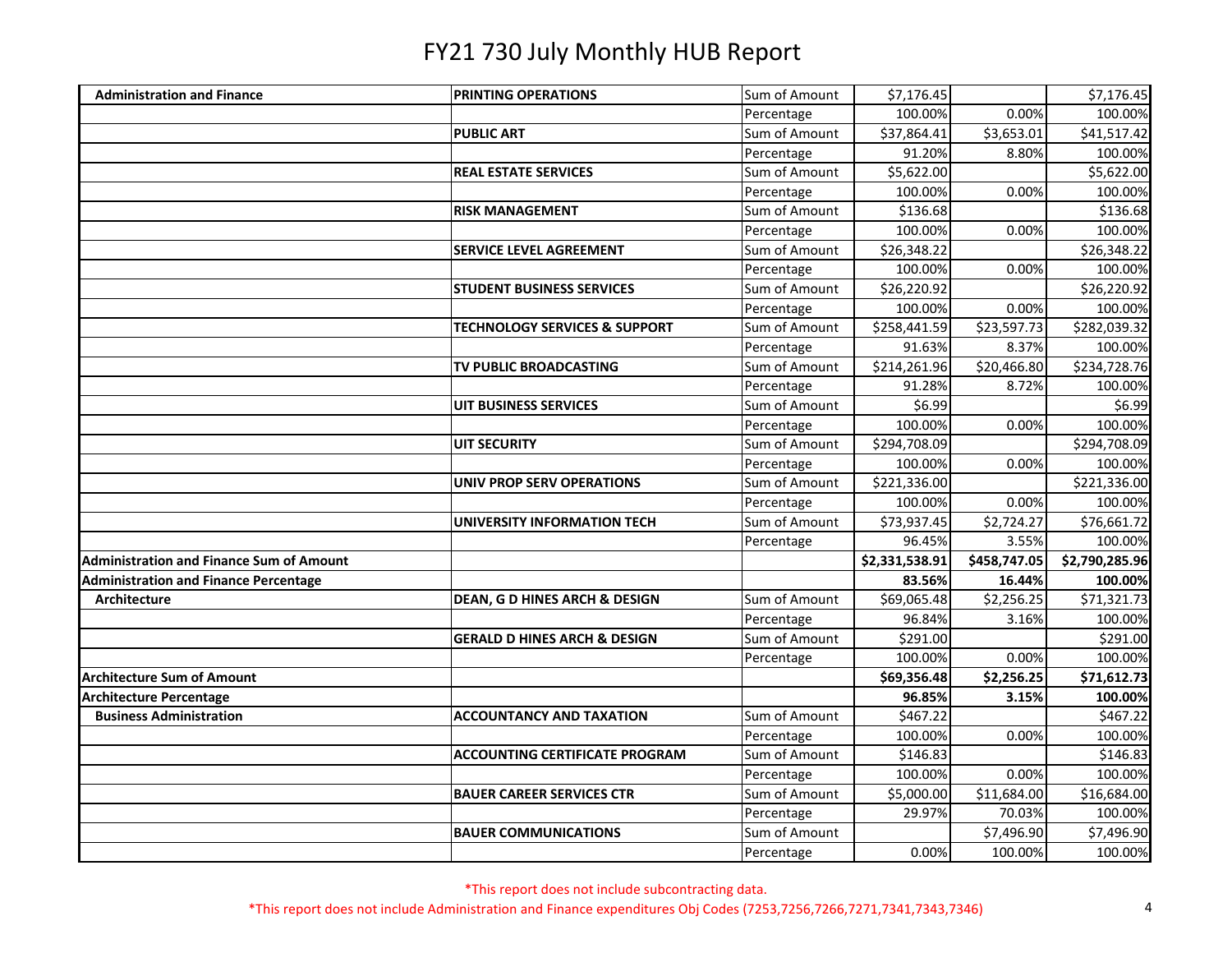| <b>Business Administration</b>               | <b>BAUER DIVISION OF TECHNOLOGY</b>   | Sum of Amount | \$9,939.60   | \$4,668.91   | \$14,608.51  |
|----------------------------------------------|---------------------------------------|---------------|--------------|--------------|--------------|
|                                              |                                       | Percentage    | 68.04%       | 31.96%       | 100.00%      |
|                                              | <b>BAUER GRADUATEPROFESSIONALPRGS</b> | Sum of Amount | \$45,303.35  |              | \$45,303.35  |
|                                              |                                       | Percentage    | 100.00%      | 0.00%        | 100.00%      |
|                                              | <b>DEAN'S OFFICE BAUER COLLEGE</b>    | Sum of Amount | \$15,028.58  | \$63,444.38  | \$78,472.96  |
|                                              |                                       | Percentage    | 19.15%       | 80.85%       | 100.00%      |
|                                              | <b>DECISION AND INFORMATION SCIEN</b> | Sum of Amount | \$448.46     | \$5,324.16   | \$5,772.62   |
|                                              |                                       | Percentage    | 7.77%        | 92.23%       | 100.00%      |
|                                              | <b>EXECUTIVE DEGREE PROGRAMS</b>      | Sum of Amount | \$12,288.78  | \$1,297.69   | \$13,586.47  |
|                                              |                                       | Percentage    | 90.45%       | 9.55%        | 100.00%      |
|                                              | <b>FINANCE DEPARTMENT</b>             | Sum of Amount | \$113.17     |              | \$113.17     |
|                                              |                                       | Percentage    | 100.00%      | 0.00%        | 100.00%      |
|                                              | <b>MANAGEMENT DEPARTMENT</b>          | Sum of Amount | \$352.21     | \$4,671.63   | \$5,023.84   |
|                                              |                                       | Percentage    | 7.01%        | 92.99%       | 100.00%      |
|                                              | <b>MARKETING DEPARTMENT</b>           | Sum of Amount | \$198.06     |              | \$198.06     |
|                                              |                                       | Percentage    | 100.00%      | 0.00%        | 100.00%      |
|                                              | <b>SALES EXCELLENCE INSTITUTE</b>     | Sum of Amount | \$390.50     |              | \$390.50     |
|                                              |                                       | Percentage    | 100.00%      | 0.00%        | 100.00%      |
|                                              | <b>SMALL BUSINESS DEV CENTER</b>      | Sum of Amount | \$55,324.84  | \$37,444.51  | \$92,769.35  |
|                                              |                                       | Percentage    | 59.64%       | 40.36%       | 100.00%      |
|                                              | UNDERGRAD BUSINESS PROG               | Sum of Amount | \$82.87      | \$7,283.11   | \$7,365.98   |
|                                              |                                       | Percentage    | 1.13%        | 98.87%       | 100.00%      |
|                                              | <b>WOLFF CTR FOR ENTREPRENEURSHIP</b> | Sum of Amount |              | \$5,462.74   | \$5,462.74   |
|                                              |                                       | Percentage    | 0.00%        | 100.00%      | 100.00%      |
| <b>Business Administration Sum of Amount</b> |                                       |               | \$145,084.47 | \$148,778.03 | \$293,862.50 |
| <b>Business Administration Percentage</b>    |                                       |               | 49.37%       | 50.63%       | 100.00%      |
| <b>Chancellor/President</b>                  | <b>BASEBALL</b>                       | Sum of Amount | \$16,561.99  |              | \$16,561.99  |
|                                              |                                       | Percentage    | 100.00%      | 0.00%        | 100.00%      |
|                                              | <b>COMPLIANCE</b>                     | Sum of Amount | \$6.12       |              | \$6.12       |
|                                              |                                       | Percentage    | 100.00%      | 0.00%        | 100.00%      |
|                                              | <b>FOOTBALL</b>                       | Sum of Amount | \$3,296.72   | \$2,043.75   | \$5,340.47   |
|                                              |                                       | Percentage    | 61.73%       | 38.27%       | 100.00%      |
|                                              | <b>INTERCOLLEGIATE ATHLETICS</b>      | Sum of Amount | \$710,666.27 | \$23,804.15  | \$734,470.42 |
|                                              |                                       | Percentage    | 96.76%       | 3.24%        | 100.00%      |
|                                              | <b>MEN'S BASKETBALL</b>               | Sum of Amount | \$3,371.46   | \$9,398.55   | \$12,770.01  |
|                                              |                                       | Percentage    | 26.40%       | 73.60%       | 100.00%      |
|                                              | <b>MEN'S GOLF</b>                     | Sum of Amount | \$2,951.59   |              | \$2,951.59   |
|                                              |                                       | Percentage    | 100.00%      | 0.00%        | 100.00%      |
|                                              | <b>MEN'S TRACK AND FIELD</b>          | Sum of Amount | \$13,614.69  | \$2,835.00   | \$16,449.69  |
|                                              |                                       | Percentage    | 82.77%       | 17.23%       | 100.00%      |

\*This report does not include subcontracting data.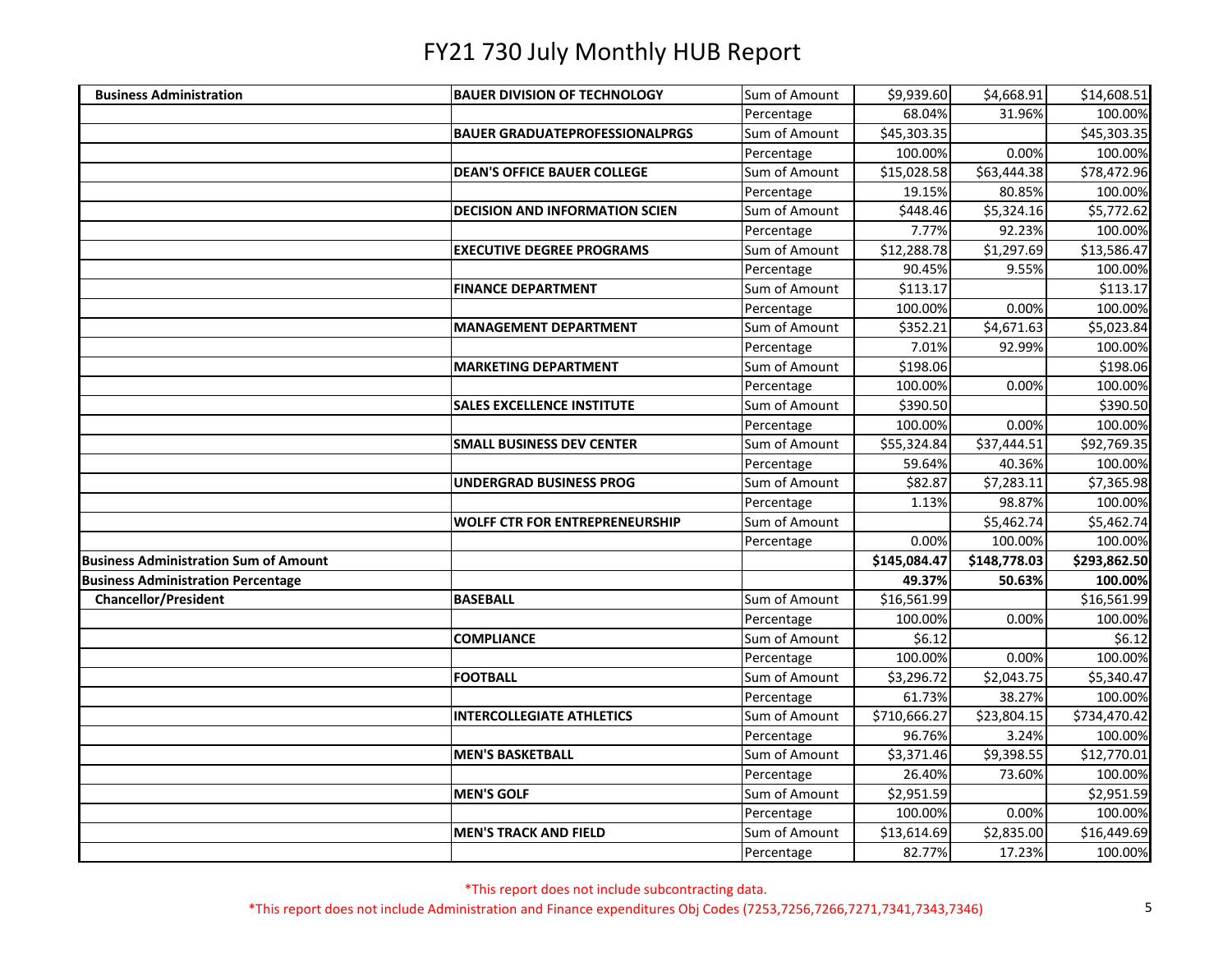| <b>Chancellor/President</b>                                                       | <b>NEIGHBORHOOD &amp; STRATEGIC INITI</b> | Sum of Amount | \$376.43     | \$83.78               | \$460.21               |
|-----------------------------------------------------------------------------------|-------------------------------------------|---------------|--------------|-----------------------|------------------------|
|                                                                                   |                                           | Percentage    | 81.80%       | 18.20%                | 100.00%                |
|                                                                                   | OFF OF PROTOCOL SPECIAL EVENTS            | Sum of Amount | \$10,104.46  | \$56.12               | \$10,160.58            |
|                                                                                   |                                           | Percentage    | 99.45%       | 0.55%                 | 100.00%                |
|                                                                                   | <b>PRESIDENT</b>                          | Sum of Amount | \$15,308.09  |                       | \$15,308.09            |
|                                                                                   |                                           | Percentage    | 100.00%      | 0.00%                 | 100.00%                |
|                                                                                   | <b>UH ENERGY</b>                          | Sum of Amount | \$2,669.28   |                       | \$2,669.28             |
|                                                                                   |                                           | Percentage    | 100.00%      | 0.00%                 | 100.00%                |
|                                                                                   | <b>WOMEN'S BASKETBALL</b>                 | Sum of Amount | \$2,193.81   |                       | \$2,193.81             |
|                                                                                   |                                           | Percentage    | 100.00%      | 0.00%                 | 100.00%                |
|                                                                                   | <b>WOMEN'S GOLF</b>                       | Sum of Amount | \$190.02     |                       | \$190.02               |
|                                                                                   |                                           | Percentage    | 100.00%      | 0.00%                 | 100.00%                |
|                                                                                   | <b>WOMEN'S SOCCER</b>                     | Sum of Amount | \$3,132.61   | \$4,482.00            | \$7,614.61             |
|                                                                                   |                                           | Percentage    | 41.14%       | 58.86%                | 100.00%                |
|                                                                                   | <b>WOMEN'S SOFTBALL</b>                   | Sum of Amount | \$15,859.11  | \$6,498.90            | \$22,358.01            |
|                                                                                   |                                           | Percentage    | 70.93%       | 29.07%                | 100.00%                |
|                                                                                   | <b>WOMEN'S SWIMMING &amp; DIVING</b>      | Sum of Amount | \$726.03     |                       | \$726.03               |
|                                                                                   |                                           | Percentage    | 100.00%      | 0.00%                 | 100.00%                |
|                                                                                   | <b>WOMEN'S TENNIS</b>                     | Sum of Amount | \$209.20     | \$5,272.58            | \$5,481.78             |
|                                                                                   |                                           | Percentage    | 3.82%        | 96.18%                | 100.00%                |
|                                                                                   | <b>WOMEN'S VOLLEYBALL</b>                 | Sum of Amount | \$2,604.40   |                       | \$2,604.40             |
|                                                                                   |                                           | Percentage    | 100.00%      | 0.00%                 | 100.00%                |
| <b>Chancellor/President Sum of Amount</b>                                         |                                           |               | \$803,842.28 | \$54,474.83           | \$858,317.11           |
| <b>Chancellor/President Percentage</b>                                            |                                           |               | 93.65%       | 6.35%                 | 100.00%                |
| <b>College of Medicine</b>                                                        | <b>BIOMEDICAL SCIENCES</b>                | Sum of Amount | \$3,614.57   | \$215.67              | \$3,830.24             |
|                                                                                   |                                           | Percentage    | 94.37%       | 5.63%                 | 100.00%                |
|                                                                                   | <b>CLINICAL SCIENCES</b>                  | Sum of Amount |              | \$3,164.39            | \$3,164.39             |
|                                                                                   |                                           | Percentage    | 0.00%        | 100.00%               | 100.00%                |
|                                                                                   | <b>COMMUNITY HEALTH</b>                   | Sum of Amount |              | \$7,234.85            | \$7,234.85             |
|                                                                                   |                                           | Percentage    | 0.00%        | 100.00%               | 100.00%                |
|                                                                                   | <b>HEALTH SYST &amp; POPULATIONS SCI</b>  | Sum of Amount |              | \$255.40              | \$255.40               |
|                                                                                   |                                           | Percentage    | 0.00%        | 100.00%               | 100.00%                |
|                                                                                   | <b>MEDICAL EDUCATION</b>                  | Sum of Amount | \$52,227.38  | \$563.25              | \$52,790.63            |
|                                                                                   |                                           | Percentage    | 98.93%       | 1.07%                 | 100.00%                |
|                                                                                   |                                           |               |              |                       |                        |
|                                                                                   | OFFICE OF THE DEAN                        | Sum of Amount | \$15,701.10  | \$685.57              | \$16,386.67            |
|                                                                                   |                                           | Percentage    | 95.82%       | 4.18%                 | 100.00%                |
|                                                                                   | <b>STU AFF ADMISSIONS &amp; OUTREACH</b>  | Sum of Amount | \$5,397.27   | \$91.46               | \$5,488.73             |
|                                                                                   |                                           | Percentage    | 98.33%       | 1.67%                 | 100.00%                |
| <b>College of Medicine Sum of Amount</b><br><b>College of Medicine Percentage</b> |                                           |               | \$76,940.32  | \$12,210.59<br>13.70% | \$89,150.91<br>100.00% |

\*This report does not include subcontracting data.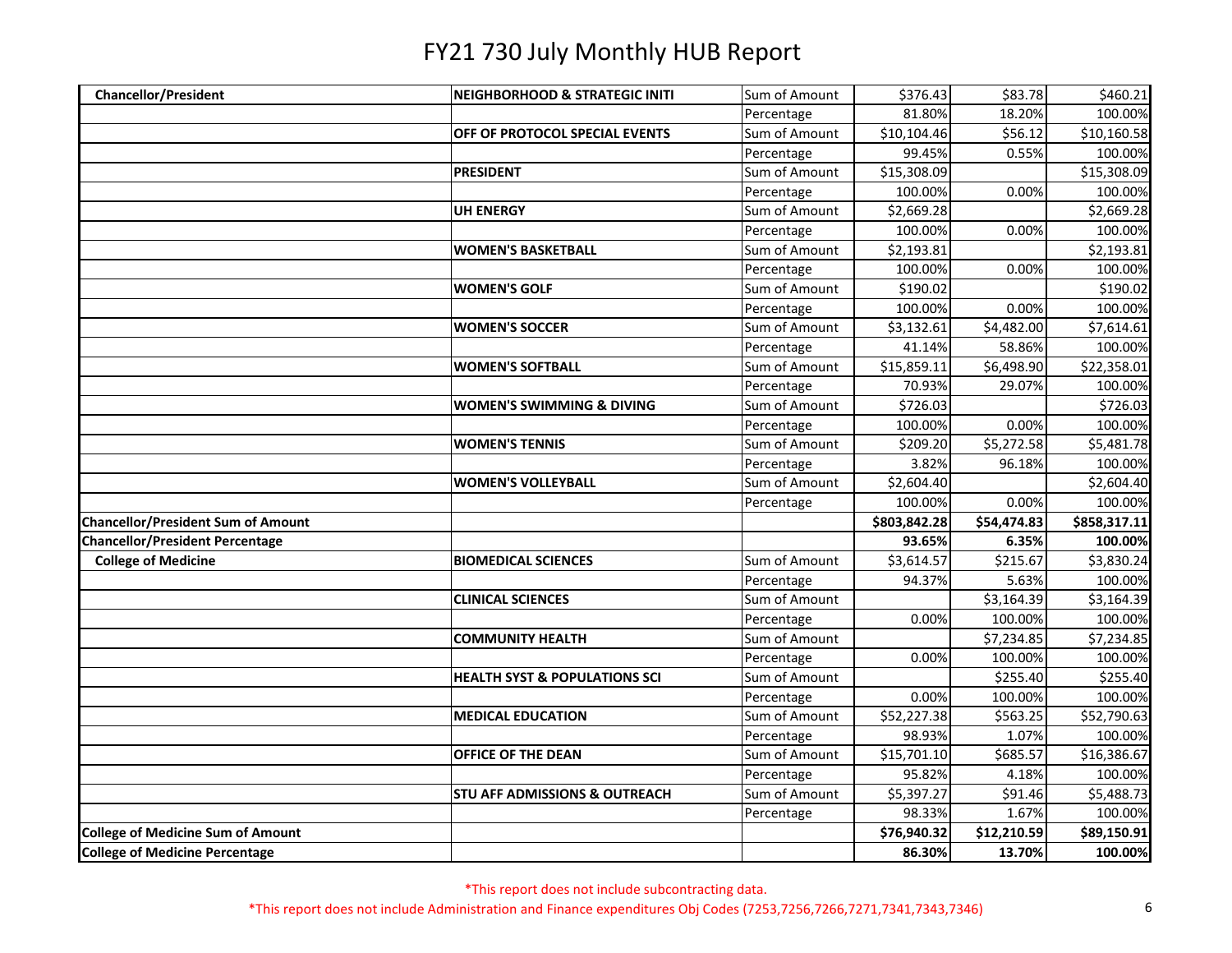| <b>College of Nursing</b>                | <b>DEANS OFFICE - COLLEG OF NURSI</b> | Sum of Amount | \$50,135.55  | \$1,885.33  | \$52,020.88  |
|------------------------------------------|---------------------------------------|---------------|--------------|-------------|--------------|
|                                          |                                       | Percentage    | 96.38%       | 3.62%       | 100.00%      |
| <b>College of Nursing Sum of Amount</b>  |                                       |               | \$50,135.55  | \$1,885.33  | \$52,020.88  |
| <b>College of Nursing Percentage</b>     |                                       |               | 96.38%       | 3.62%       | 100.00%      |
| <b>College of the Arts</b>               | <b>ART</b>                            | Sum of Amount | \$2,602.07   |             | \$2,602.07   |
|                                          |                                       | Percentage    | 100.00%      | 0.00%       | 100.00%      |
|                                          | <b>BAND</b>                           | Sum of Amount | \$69,026.69  | \$28,995.00 | \$98,021.69  |
|                                          |                                       | Percentage    | 70.42%       | 29.58%      | 100.00%      |
|                                          | <b>BLAFFER GALLERY</b>                | Sum of Amount | \$45,208.81  |             | \$45,208.81  |
|                                          |                                       | Percentage    | 100.00%      | 0.00%       | 100.00%      |
|                                          | <b>DEAN OFFIC THE COLLEGE OF ARTS</b> | Sum of Amount | \$529.77     | \$873.43    | \$1,403.20   |
|                                          |                                       | Percentage    | 37.75%       | 62.25%      | 100.00%      |
|                                          | <b>MUSIC</b>                          | Sum of Amount | \$9,903.92   | \$286.29    | \$10,190.21  |
|                                          |                                       | Percentage    | 97.19%       | 2.81%       | 100.00%      |
|                                          | <b>THEATER</b>                        | Sum of Amount | \$2,780.29   |             | \$2,780.29   |
|                                          |                                       | Percentage    | 100.00%      | 0.00%       | 100.00%      |
| <b>College of the Arts Sum of Amount</b> |                                       |               | \$130,051.55 | \$30,154.72 | \$160,206.27 |
| <b>College of the Arts Percentage</b>    |                                       |               | 81.18%       | 18.82%      | 100.00%      |
| <b>Education</b>                         | <b>ASIAN AMERICAN STUDIES</b>         | Sum of Amount | \$5.24       |             | \$5.24       |
|                                          |                                       | Percentage    | 100.00%      | 0.00%       | 100.00%      |
|                                          | CENTER FOR INFO TECG IN ED.           | Sum of Amount |              | \$7,984.95  | \$7,984.95   |
|                                          |                                       | Percentage    | 0.00%        | 100.00%     | 100.00%      |
|                                          | <b>CHARTER SCHOOL</b>                 | Sum of Amount | \$44.61      | \$7,279.12  | \$7,323.73   |
|                                          |                                       | Percentage    | 0.61%        | 99.39%      | 100.00%      |
|                                          | <b>CURRICULUM AND INSTRUCTION</b>     | Sum of Amount | \$3,100.00   | \$223.23    | \$3,323.23   |
|                                          |                                       | Percentage    | 93.28%       | 6.72%       | 100.00%      |
|                                          | <b>DEAN, EDUCATION</b>                | Sum of Amount | \$4,093.57   | \$9,878.22  | \$13,971.79  |
|                                          |                                       | Percentage    | 29.30%       | 70.70%      | 100.00%      |
|                                          | ED LEADERSHIP & POLICY STUDIES        | Sum of Amount | \$9,262.92   | \$9,788.93  | \$19,051.85  |
|                                          |                                       | Percentage    | 48.62%       | 51.38%      | 100.00%      |
|                                          | PSYCH, HLTH & LEARNING SCIENCE        | Sum of Amount | \$6,843.22   | \$153.92    | \$6,997.14   |
|                                          |                                       | Percentage    | 97.80%       | 2.20%       | 100.00%      |
| <b>Education Sum of Amount</b>           |                                       |               | \$23,349.56  | \$35,308.37 | \$58,657.93  |
| <b>Education Percentage</b>              |                                       |               | 39.81%       | 60.19%      | 100.00%      |
| <b>Engineering</b>                       | <b>BIOMEDICAL ENGINEERING</b>         | Sum of Amount | \$52,058.69  | \$176.01    | \$52,234.70  |
|                                          |                                       | Percentage    | 99.66%       | 0.34%       | 100.00%      |
|                                          | <b>CHEMICAL ENGINEERING</b>           | Sum of Amount | \$198,377.46 | \$417.96    | \$198,795.42 |
|                                          |                                       | Percentage    | 99.79%       | 0.21%       | 100.00%      |
|                                          | <b>CIVIL ENGINEERING</b>              | Sum of Amount | \$69,046.07  | \$1,087.69  | \$70,133.76  |
|                                          |                                       | Percentage    | 98.45%       | 1.55%       | 100.00%      |

\*This report does not include subcontracting data.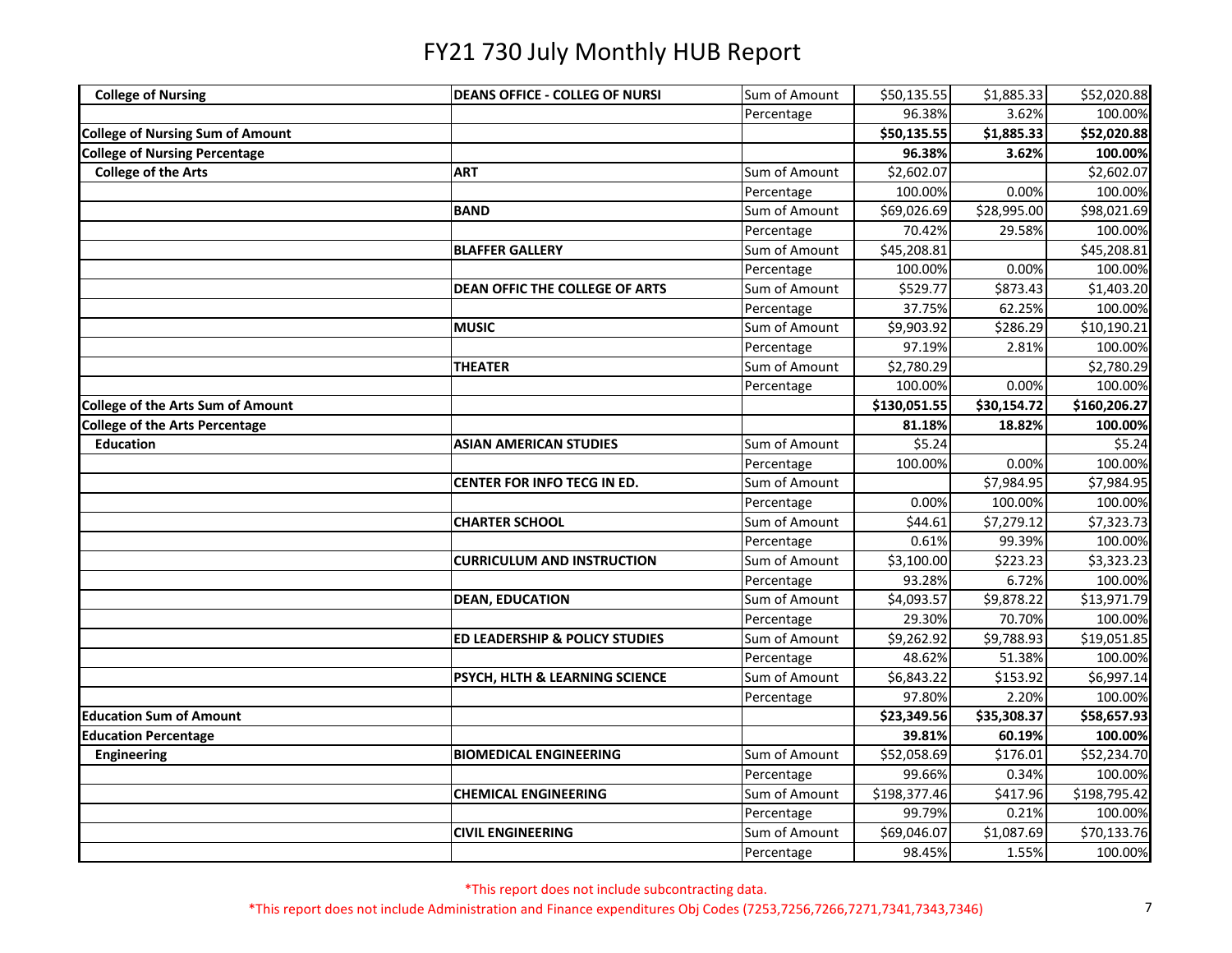| <b>Engineering</b>                                                         | <b>COMPOSITE ENGR APPLICATIONS CT</b>     | Sum of Amount | \$60.94      |              | \$60.94               |
|----------------------------------------------------------------------------|-------------------------------------------|---------------|--------------|--------------|-----------------------|
|                                                                            |                                           | Percentage    | 100.00%      | 0.00%        | 100.00%               |
|                                                                            | <b>DEAN, ENGINEERING</b>                  | Sum of Amount | \$51,233.74  | \$8,536.08   | \$59,769.82           |
|                                                                            |                                           | Percentage    | 85.72%       | 14.28%       | 100.00%               |
|                                                                            | <b>ELECTRICAL ENGINEERING</b>             | Sum of Amount | \$321,258.67 | \$58,177.28  | \$379,435.95          |
|                                                                            |                                           | Percentage    | 84.67%       | 15.33%       | 100.00%               |
|                                                                            | <b>ENGr UNDERGRADUATE PROGRAMS</b>        | Sum of Amount | \$4,962.45   |              | \$4,962.45            |
|                                                                            |                                           | Percentage    | 100.00%      | 0.00%        | 100.00%               |
|                                                                            | <b>INDUSTRIAL ENGINEERING</b>             | Sum of Amount | \$87.58      |              | \$87.58               |
|                                                                            |                                           | Percentage    | 100.00%      | 0.00%        | 100.00%               |
|                                                                            | <b>INTEGRATED BIO &amp; NANO SYSTEM</b>   | Sum of Amount | \$2.87       |              | \$2.87                |
|                                                                            |                                           | Percentage    | 100.00%      | 0.00%        | 100.00%               |
|                                                                            | <b>MECHANICAL ENGINEERING</b>             | Sum of Amount | \$46,952.49  | \$40,772.23  | \$87,724.72           |
|                                                                            |                                           | Percentage    | 53.52%       | 46.48%       | 100.00%               |
|                                                                            | <b>NAT'L AIRBORNE LASER MAP</b>           | Sum of Amount | \$19,947.27  |              | \$19,947.27           |
|                                                                            |                                           | Percentage    | 100.00%      | 0.00%        | 100.00%               |
|                                                                            | PETROLEUM ENGINEERING                     | Sum of Amount | \$31,264.52  |              | \$31,264.52           |
|                                                                            |                                           | Percentage    | 100.00%      | 0.00%        | 100.00%               |
| <b>Engineering Sum of Amount</b>                                           |                                           |               | \$795,252.75 | \$109,167.25 | \$904,420.00          |
| <b>Engineering Percentage</b>                                              |                                           |               | 87.93%       | 12.07%       | 100.00%               |
| <b>Graduate College of Social Work</b>                                     | <b>CHILD &amp; FAMILY CENTER</b>          | Sum of Amount | \$1,031.05   |              | \$1,031.05            |
|                                                                            |                                           | Percentage    | 100.00%      | 0.00%        | 100.00%               |
|                                                                            | <b>CTR DRUG &amp; SOCIAL POLICY RESRC</b> | Sum of Amount | \$16,722.00  | \$1,409.99   | \$18,131.99           |
|                                                                            |                                           | Percentage    | 92.22%       | 7.78%        | 100.00%               |
|                                                                            | <b>DEAN, SOCIAL WORK</b>                  | Sum of Amount | \$3,769.80   |              | \$3,769.80            |
|                                                                            |                                           | Percentage    | 100.00%      | 0.00%        | 100.00%               |
|                                                                            | <b>GCSW-INFORMATION TECHNOLOGY</b>        | Sum of Amount | \$2,139.01   |              | \$2,139.01            |
|                                                                            |                                           | Percentage    | 100.00%      | 0.00%        | 100.00%               |
|                                                                            | LATINA MATERNAL & FAMILY HLTH             | Sum of Amount | \$31,190.22  |              | \$31,190.22           |
|                                                                            |                                           | Percentage    | 100.00%      | 0.00%        | 100.00%               |
|                                                                            | <b>OCP</b>                                | Sum of Amount | \$484.00     |              | \$484.00              |
|                                                                            |                                           | Percentage    | 100.00%      | 0.00%        | 100.00%               |
| <b>Graduate College of Social Work Sum of Amount</b>                       |                                           |               | \$55,336.08  | \$1,409.99   | \$56,746.07           |
|                                                                            |                                           |               |              |              |                       |
|                                                                            |                                           |               | 97.52%       | 2.48%        | 100.00%               |
| <b>Graduate College of Social Work Percentage</b><br><b>Honors College</b> | <b>DEAN, HONORS COLLEGE</b>               | Sum of Amount | \$22,903.90  | \$1,662.20   | \$24,566.10           |
|                                                                            |                                           | Percentage    | 93.23%       | 6.77%        | 100.00%               |
| <b>Honors College Sum of Amount</b>                                        |                                           |               | \$22,903.90  | \$1,662.20   | \$24,566.10           |
| <b>Honors College Percentage</b>                                           |                                           |               | 93.23%       | 6.77%        | 100.00%               |
| <b>Hotel and Restaurant Management</b>                                     | DEAN, HOTEL & RESTAURANT MANAG            | Sum of Amount | \$1,424.46   | 0.00%        | \$1,424.46<br>100.00% |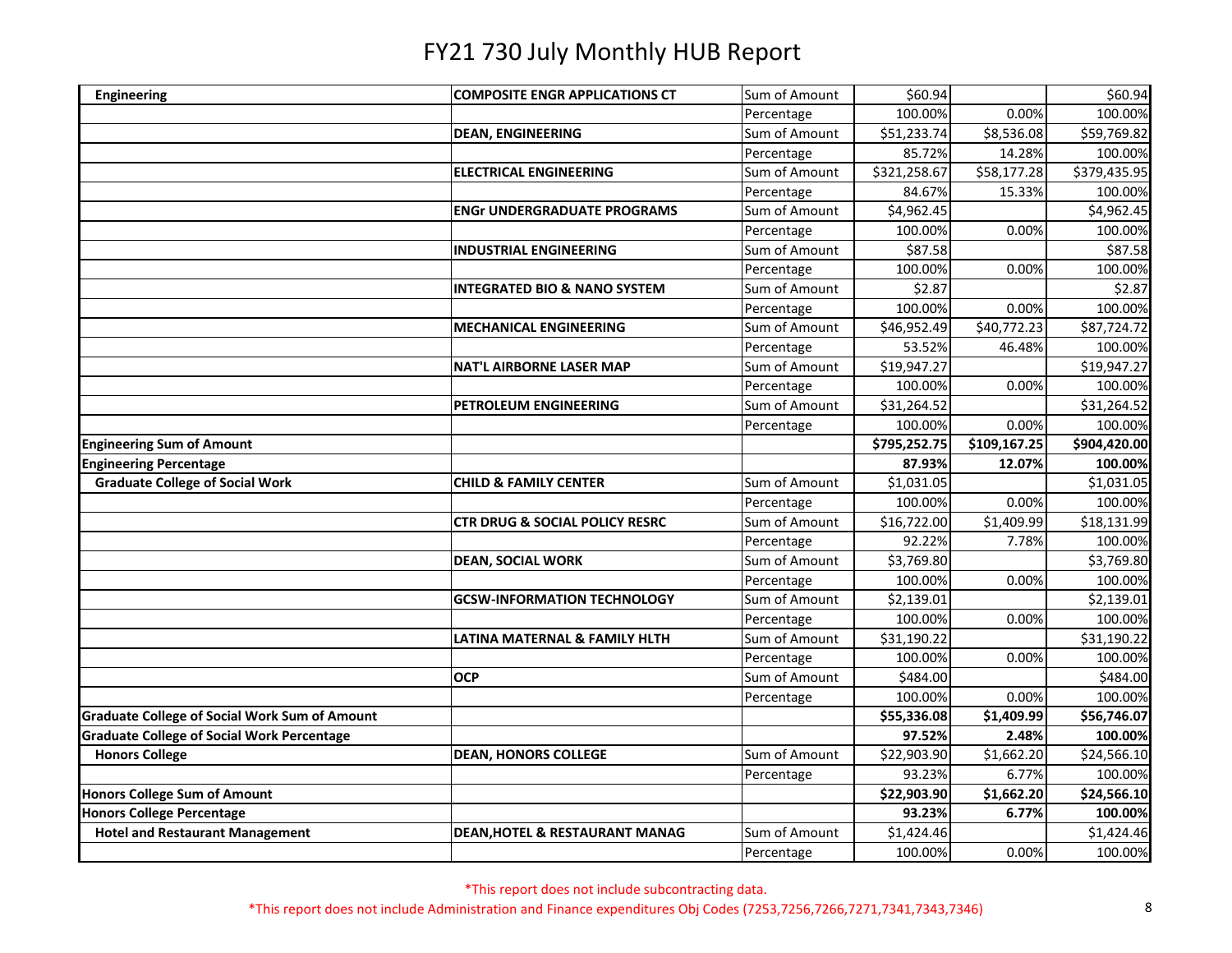| <b>Hotel and Restaurant Management</b>               | HOTEL AND RESTAURANT MANAGEMEN           | Sum of Amount | \$157,211.81 | \$3,158.90  | \$160,370.71 |
|------------------------------------------------------|------------------------------------------|---------------|--------------|-------------|--------------|
|                                                      |                                          | Percentage    | 98.03%       | 1.97%       | 100.00%      |
| <b>Hotel and Restaurant Management Sum of Amount</b> |                                          |               | \$158,636.27 | \$3,158.90  | \$161,795.17 |
| <b>Hotel and Restaurant Management Percentage</b>    |                                          |               | 98.05%       | 1.95%       | 100.00%      |
| <b>Law Center</b>                                    | <b>ALUMNI RELATIONS, LAW</b>             | Sum of Amount |              | \$265.70    | \$265.70     |
|                                                      |                                          | Percentage    | 0.00%        | 100.00%     | 100.00%      |
|                                                      | <b>ASSOCIATE DEAN, LAW</b>               | Sum of Amount |              | \$63.70     | \$63.70      |
|                                                      |                                          | Percentage    | 0.00%        | 100.00%     | 100.00%      |
|                                                      | <b>BLAKELEY INSTITUTE</b>                | Sum of Amount |              | \$1,767.34  | \$1,767.34   |
|                                                      |                                          | Percentage    | 0.00%        | 100.00%     | 100.00%      |
|                                                      | <b>BUSINESS SERVICES, LAW</b>            | Sum of Amount | \$5,060.96   | \$508.37    | \$5,569.33   |
|                                                      |                                          | Percentage    | 90.87%       | 9.13%       | 100.00%      |
|                                                      | <b>CAREER SERVICES, LAW</b>              | Sum of Amount | \$4,499.61   |             | \$4,499.61   |
|                                                      |                                          | Percentage    | 100.00%      | 0.00%       | 100.00%      |
|                                                      | <b>CENTER PROGRAMS, LAW</b>              | Sum of Amount | \$8.84       | \$88.53     | \$97.37      |
|                                                      |                                          | Percentage    | 9.08%        | 90.92%      | 100.00%      |
|                                                      | <b>DEAN, LAW</b>                         | Sum of Amount | \$13,429.92  | \$7,293.45  | \$20,723.37  |
|                                                      |                                          | Percentage    | 64.81%       | 35.19%      | 100.00%      |
|                                                      | <b>FACULTY SUPPORT LAW</b>               | Sum of Amount | \$251.42     | \$744.09    | \$995.51     |
|                                                      |                                          | Percentage    | 25.26%       | 74.74%      | 100.00%      |
|                                                      | <b>HEALTH LAW &amp; POLICY INSTITUTE</b> | Sum of Amount |              | \$343.09    | \$343.09     |
|                                                      |                                          | Percentage    | 0.00%        | 100.00%     | 100.00%      |
|                                                      | LAW INFORMATION TECHNOLOGY               | Sum of Amount | \$0.26       | \$975.00    | \$975.26     |
|                                                      |                                          | Percentage    | 0.03%        | 99.97%      | 100.00%      |
|                                                      | <b>LAW LIBRARY</b>                       | Sum of Amount | \$25,704.38  |             | \$25,704.38  |
|                                                      |                                          | Percentage    | 100.00%      | 0.00%       | 100.00%      |
|                                                      | <b>LEGAL AID CLINIC, LAW</b>             | Sum of Amount | \$31.45      |             | \$31.45      |
|                                                      |                                          | Percentage    | 100.00%      | 0.00%       | 100.00%      |
|                                                      | PUBLIC RELS & MARKETING, LAW             | Sum of Amount | \$28,091.50  |             | \$28,091.50  |
|                                                      |                                          | Percentage    | 100.00%      | 0.00%       | 100.00%      |
|                                                      | <b>STUDENT SERVICES, LAW</b>             | Sum of Amount | \$40,105.06  | \$2,799.48  | \$42,904.54  |
|                                                      |                                          | Percentage    | 93.48%       | 6.52%       | 100.00%      |
| Law Center Sum of Amount                             |                                          |               | \$117,183.40 | \$14,848.75 | \$132,032.15 |
| Law Center Percentage                                |                                          |               | 88.75%       | 11.25%      | 100.00%      |
| <b>Liberal Arts and Social Sciences</b>              | <b>AFRICAN-AMERICAN STUDIES</b>          | Sum of Amount | \$0.56       |             | \$0.56       |
|                                                      |                                          | Percentage    | 100.00%      | 0.00%       | 100.00%      |
|                                                      | <b>ARTE PUBLICO</b>                      | Sum of Amount | \$77,386.25  | \$4,078.31  | \$81,464.56  |
|                                                      |                                          | Percentage    | 94.99%       | 5.01%       | 100.00%      |
|                                                      | <b>CENTER FOR PUBLIC HISTORY</b>         | Sum of Amount | \$500.00     | \$500.00    | \$1,000.00   |
|                                                      |                                          | Percentage    | 50.00%       | 50.00%      | 100.00%      |

\*This report does not include subcontracting data.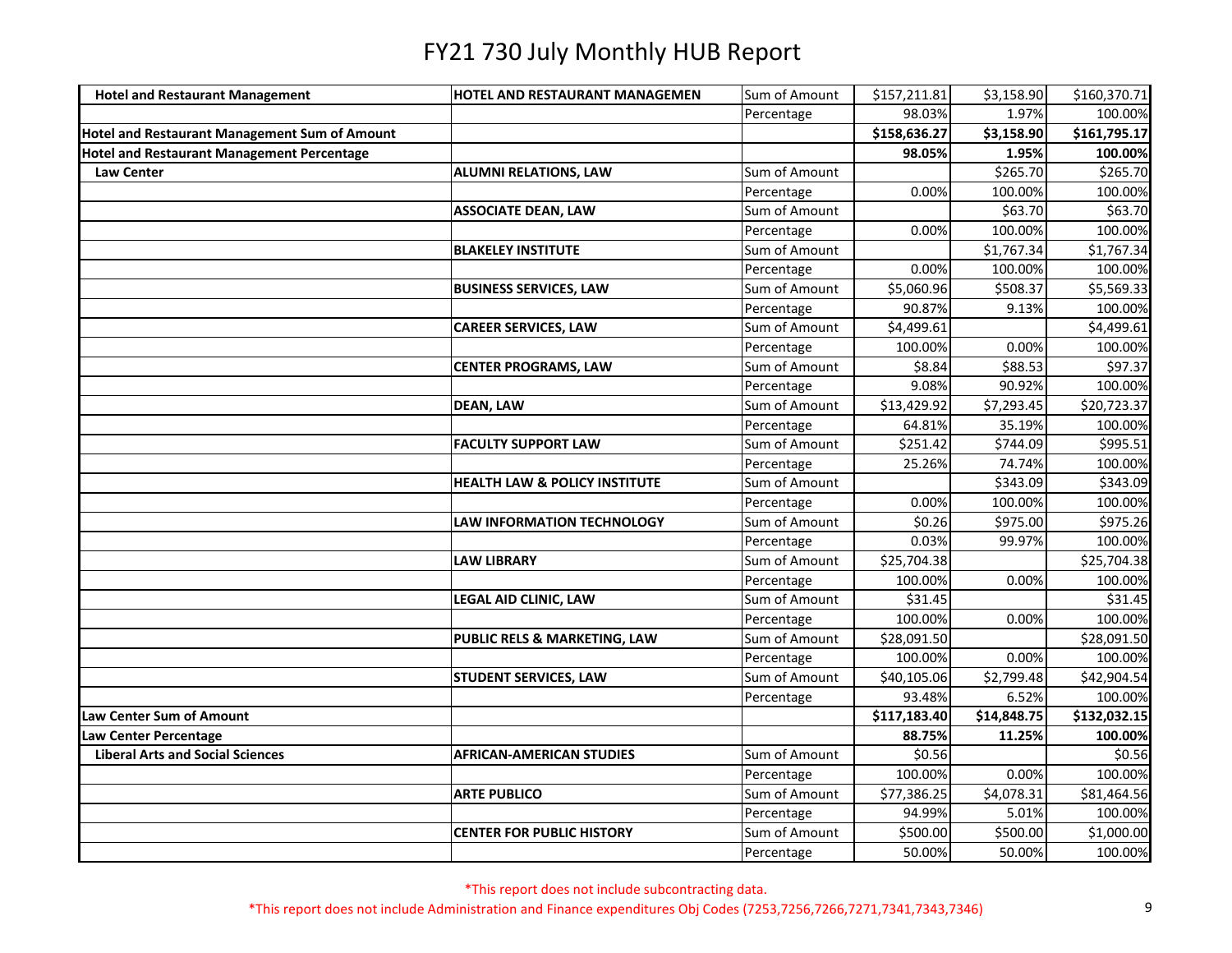| <b>Liberal Arts and Social Sciences</b>        | <b>COMMUNICATION</b>                    | Sum of Amount | \$53,525.12    | \$1,600.36  | \$55,125.48    |
|------------------------------------------------|-----------------------------------------|---------------|----------------|-------------|----------------|
|                                                |                                         | Percentage    | 97.10%         | 2.90%       | 100.00%        |
|                                                | <b>COMMUNICATIONS DISORDERS</b>         | Sum of Amount | \$50,801.04    | \$1,853.18  | \$52,654.22    |
|                                                |                                         | Percentage    | 96.48%         | 3.52%       | 100.00%        |
|                                                | <b>COMPARATIVE CULTURAL STUDIES</b>     | Sum of Amount | \$2,747.94     | \$419.51    | \$3,167.45     |
|                                                |                                         | Percentage    | 86.76%         | 13.24%      | 100.00%        |
|                                                | <b>DEAN, LIBERAL ARTS &amp; SOC SCI</b> | Sum of Amount | \$625.31       | \$6,072.98  | \$6,698.29     |
|                                                |                                         | Percentage    | 9.34%          | 90.66%      | 100.00%        |
|                                                | <b>ECONOMICS</b>                        | Sum of Amount | \$2,112.55     | \$3,604.95  | \$5,717.50     |
|                                                |                                         | Percentage    | 36.95%         | 63.05%      | 100.00%        |
|                                                | <b>ENGLISH</b>                          | Sum of Amount | \$7,344.20     | \$17,144.32 | \$24,488.52    |
|                                                |                                         | Percentage    | 29.99%         | 70.01%      | 100.00%        |
|                                                | <b>HEALTH AND HUMAN PERFORMANCE</b>     | Sum of Amount | \$10.63        | \$1,350.00  | \$1,360.63     |
|                                                |                                         | Percentage    | 0.78%          | 99.22%      | 100.00%        |
|                                                | <b>HISPANIC STUDIES</b>                 | Sum of Amount | \$4,700.03     |             | \$4,700.03     |
|                                                |                                         | Percentage    | 100.00%        | 0.00%       | 100.00%        |
|                                                | <b>HISTORY</b>                          | Sum of Amount | \$3,219.90     | \$4,076.36  | \$7,296.26     |
|                                                |                                         | Percentage    | 44.13%         | 55.87%      | 100.00%        |
|                                                | <b>MEXICAN-AMERICAN STUDIES</b>         | Sum of Amount | \$3,826.79     |             | \$3,826.79     |
|                                                |                                         | Percentage    | 100.00%        | 0.00%       | 100.00%        |
|                                                | <b>MODERN AND CLASSICAL LANGUAGES</b>   | Sum of Amount | \$111.11       | \$2,758.85  | \$2,869.96     |
|                                                |                                         | Percentage    | 3.87%          | 96.13%      | 100.00%        |
|                                                | <b>PHILOSOPHY</b>                       | Sum of Amount |                | \$899.95    | \$899.95       |
|                                                |                                         | Percentage    | 0.00%          | 100.00%     | 100.00%        |
|                                                | <b>POLITICAL SCIENCE</b>                | Sum of Amount | \$4,999.29     | \$1,420.16  | \$6,419.45     |
|                                                |                                         | Percentage    | 77.88%         | 22.12%      | 100.00%        |
|                                                | <b>PSYCHOLOGY</b>                       | Sum of Amount | \$9,089.92     |             | \$9,089.92     |
|                                                |                                         | Percentage    | 100.00%        | 0.00%       | 100.00%        |
|                                                | <b>SOCIOLOGY</b>                        | Sum of Amount | \$17.32        |             | \$17.32        |
|                                                |                                         | Percentage    | 100.00%        | 0.00%       | 100.00%        |
| Liberal Arts and Social Sciences Sum of Amount |                                         |               | \$221,017.96   | \$45,778.93 | \$266,796.89   |
| Liberal Arts and Social Sciences Percentage    |                                         |               | 82.84%         | 17.16%      | 100.00%        |
| Library                                        | <b>UNIVERSITY LIBRARIES</b>             | Sum of Amount | \$1,800,369.61 | \$14,491.47 | \$1,814,861.08 |
|                                                |                                         | Percentage    | 99.20%         | 0.80%       | 100.00%        |
| <b>Library Sum of Amount</b>                   |                                         |               | \$1,800,369.61 | \$14,491.47 | \$1,814,861.08 |
| <b>Library Percentage</b>                      |                                         |               | 99.20%         | 0.80%       | 100.00%        |
| <b>Natural Science and Mathematics</b>         | <b>BIOLOGY &amp; BIOCHEMISTRY</b>       | Sum of Amount | \$98,722.68    | \$80.56     | \$98,803.24    |
|                                                |                                         | Percentage    | 99.92%         | 0.08%       | 100.00%        |
|                                                | <b>CHEMISTRY</b>                        | Sum of Amount | \$104,916.10   | \$11,661.34 | \$116,577.44   |
|                                                |                                         | Percentage    | 90.00%         | 10.00%      | 100.00%        |

\*This report does not include subcontracting data.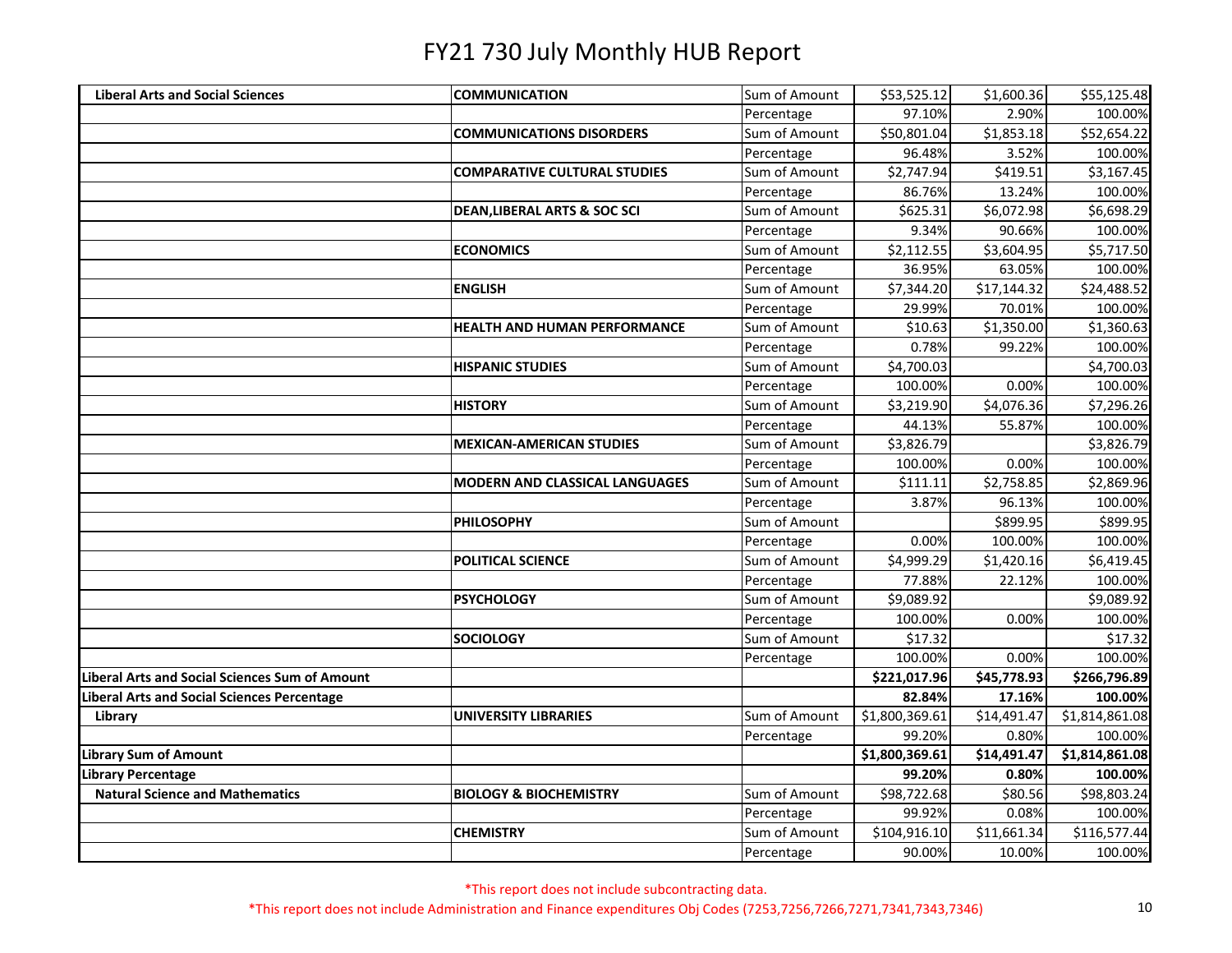| <b>Natural Science and Mathematics</b>               | <b>COMPUTER SCIENCE</b>                  | Sum of Amount | \$26,277.94  |             | \$26,277.94  |
|------------------------------------------------------|------------------------------------------|---------------|--------------|-------------|--------------|
|                                                      |                                          | Percentage    | 100.00%      | 0.00%       | 100.00%      |
|                                                      | <b>CTR FOR NUCLEAR REC&amp;CELL SIGN</b> | Sum of Amount | \$58,341.28  | \$1,077.38  | \$59,418.66  |
|                                                      |                                          | Percentage    | 98.19%       | 1.81%       | 100.00%      |
|                                                      | <b>DEAN, NATURAL SCIENCE &amp; MATHE</b> | Sum of Amount | \$21,191.90  | \$289.48    | \$21,481.38  |
|                                                      |                                          | Percentage    | 98.65%       | 1.35%       | 100.00%      |
|                                                      | <b>EARTH &amp; ATMOSPHERIC SCIENCES</b>  | Sum of Amount | \$68,310.62  | \$9,406.01  | \$77,716.63  |
|                                                      |                                          | Percentage    | 87.90%       | 12.10%      | 100.00%      |
|                                                      | <b>HOUSTON COASTAL CENTER</b>            | Sum of Amount | \$1,711.04   |             | \$1,711.04   |
|                                                      |                                          | Percentage    | 100.00%      | 0.00%       | 100.00%      |
|                                                      | <b>INSTITUTE FOR CLIMATE/ATMO SCI</b>    | Sum of Amount | \$1,199.00   |             | \$1,199.00   |
|                                                      |                                          | Percentage    | 100.00%      | 0.00%       | 100.00%      |
|                                                      | <b>MATHEMATICS</b>                       | Sum of Amount | \$10,922.53  | \$13,560.36 | \$24,482.89  |
|                                                      |                                          | Percentage    | 44.61%       | 55.39%      | 100.00%      |
|                                                      | <b>PHYSICS</b>                           | Sum of Amount | \$5,746.99   |             | \$5,746.99   |
|                                                      |                                          | Percentage    | 100.00%      | 0.00%       | 100.00%      |
| <b>Natural Science and Mathematics Sum of Amount</b> |                                          |               | \$397,340.08 | \$36,075.13 | \$433,415.21 |
| <b>Natural Science and Mathematics Percentage</b>    |                                          |               | 91.68%       | 8.32%       | 100.00%      |
| Optometry                                            | <b>DEAN, OPTOMETRY</b>                   | Sum of Amount | \$39,492.33  | \$1,798.75  | \$41,291.08  |
|                                                      |                                          | Percentage    | 95.64%       | 4.36%       | 100.00%      |
|                                                      | <b>OPT VISION SCIENCES</b>               | Sum of Amount | \$12,414.41  |             | \$12,414.41  |
|                                                      |                                          | Percentage    | 100.00%      | 0.00%       | 100.00%      |
|                                                      | <b>OPTOMETRY CLINIC</b>                  | Sum of Amount | \$475,415.45 | \$3,132.12  | \$478,547.57 |
|                                                      |                                          | Percentage    | 99.35%       | 0.65%       | 100.00%      |
| <b>Optometry Sum of Amount</b>                       |                                          |               | \$527,322.19 | \$4,930.87  | \$532,253.06 |
| <b>Optometry Percentage</b>                          |                                          |               | 99.07%       | 0.93%       | 100.00%      |
| Pharmacy                                             | <b>DEAN, PHARMACY</b>                    | Sum of Amount | \$23,864.78  |             | \$23,864.78  |
|                                                      |                                          | Percentage    | 100.00%      | 0.00%       | 100.00%      |
|                                                      | <b>EXPERIENTIAL PROGRAMS</b>             | Sum of Amount | \$41,224.00  |             | \$41,224.00  |
|                                                      |                                          | Percentage    | 100.00%      | 0.00%       | 100.00%      |
|                                                      | <b>INSTITUTE FOR DRUG EDUCATION</b>      | Sum of Amount | \$50.16      |             | \$50.16      |
|                                                      |                                          | Percentage    | 100.00%      | 0.00%       | 100.00%      |
|                                                      | PHAR HEALTH OUTCOMES & POLICY            | Sum of Amount | \$146,562.43 |             | \$146,562.43 |
|                                                      |                                          | Percentage    | 100.00%      | 0.00%       | 100.00%      |
|                                                      | PHARM PRAC & TRANS RESEARCH              | Sum of Amount | \$15,341.83  | \$4,675.47  | \$20,017.30  |
|                                                      |                                          | Percentage    | 76.64%       | 23.36%      | 100.00%      |
|                                                      | PHARMACOLOGICAL & PHARMACEUTIC           | Sum of Amount | \$258,305.75 |             | \$258,305.75 |
|                                                      |                                          | Percentage    | 100.00%      | 0.00%       | 100.00%      |
|                                                      | <b>PREMIER CENTER</b>                    | Sum of Amount |              | \$13,335.50 | \$13,335.50  |
|                                                      |                                          | Percentage    | 0.00%        | 100.00%     | 100.00%      |

\*This report does not include subcontracting data.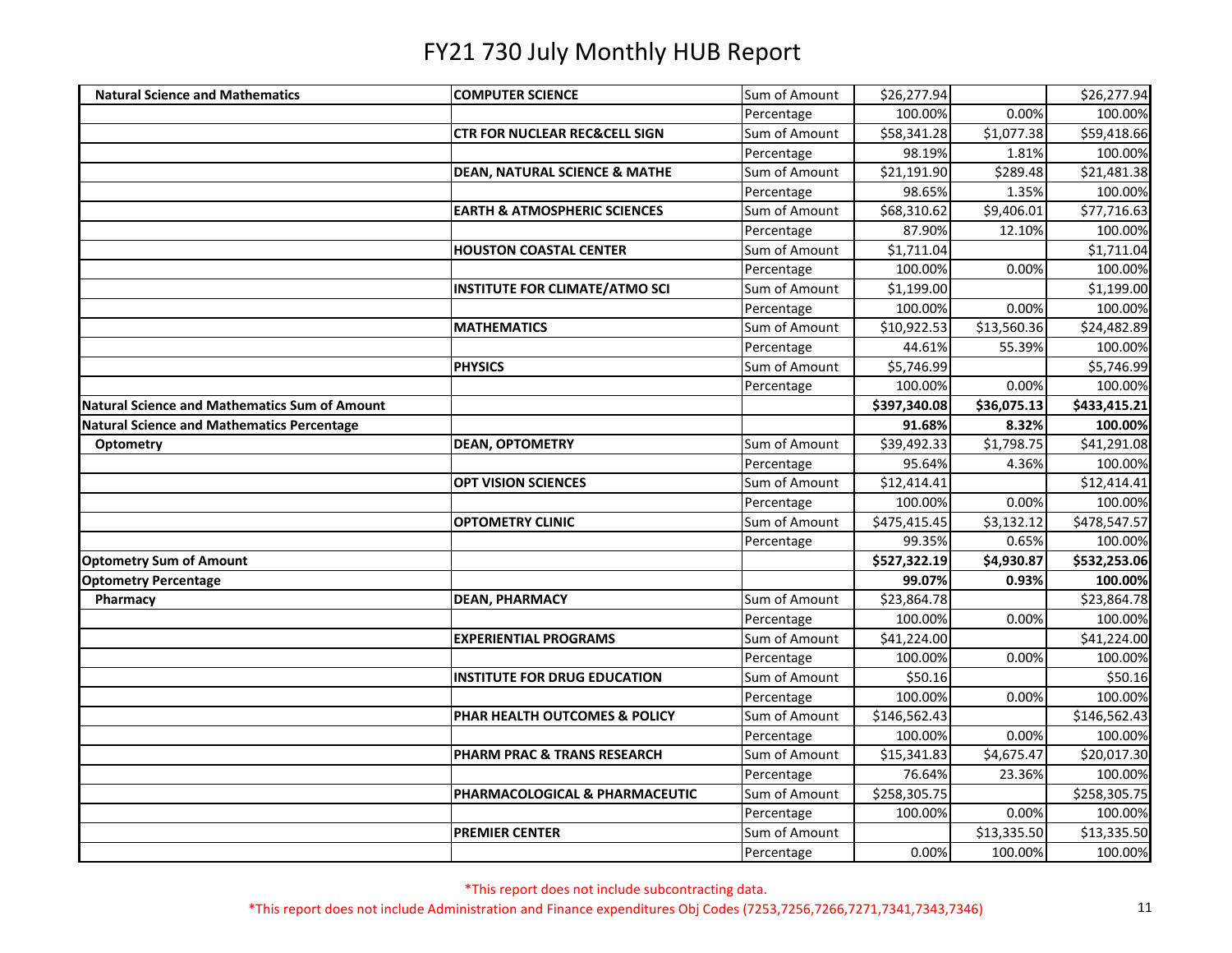| Pharmacy                      | <b>STUDENT SERVICES PHARMACY</b>          | Sum of Amount | \$1,618.75   |             | \$1,618.75   |
|-------------------------------|-------------------------------------------|---------------|--------------|-------------|--------------|
|                               |                                           | Percentage    | 100.00%      | 0.00%       | 100.00%      |
| <b>Pharmacy Sum of Amount</b> |                                           |               | \$486,967.70 | \$18,010.97 | \$504,978.67 |
| <b>Pharmacy Percentage</b>    |                                           |               | 96.43%       | 3.57%       | 100.00%      |
| Research                      | AMI: ADV MANUFACTURING INSTITU            | Sum of Amount | \$82,372.01  |             | \$82,372.01  |
|                               |                                           | Percentage    | 100.00%      | 0.00%       | 100.00%      |
|                               | <b>ANIMAL CARE OPERATIONS</b>             | Sum of Amount | \$21,057.87  | \$2,950.50  | \$24,008.37  |
|                               |                                           | Percentage    | 87.71%       | 12.29%      | 100.00%      |
|                               | <b>BUSINESS OPERATIONS</b>                | Sum of Amount |              | \$3,971.67  | \$3,971.67   |
|                               |                                           | Percentage    | 0.00%        | 100.00%     | 100.00%      |
|                               | <b>CARBON MGMT IN ENERGY (CMERC)</b>      | Sum of Amount | \$52.00      |             | \$52.00      |
|                               |                                           | Percentage    | 100.00%      | 0.00%       | 100.00%      |
|                               | <b>CENTER FOR INNOVA/PARTNERSHIPS</b>     | Sum of Amount |              | \$1,221.20  | \$1,221.20   |
|                               |                                           | Percentage    | 0.00%        | 100.00%     | 100.00%      |
|                               | <b>CTR FOR ADV COMPUTI &amp; DATA SYS</b> | Sum of Amount | \$178.16     |             | \$178.16     |
|                               |                                           | Percentage    | 100.00%      | 0.00%       | 100.00%      |
|                               | DATA ASSESSMENT & IT DOR                  | Sum of Amount | \$88.00      | \$285.42    | \$373.42     |
|                               |                                           | Percentage    | 23.57%       | 76.43%      | 100.00%      |
|                               | <b>DOR COMMUNICATIONS</b>                 | Sum of Amount | \$1,250.00   | \$1,210.00  | \$2,460.00   |
|                               |                                           | Percentage    | 50.81%       | 49.19%      | 100.00%      |
|                               | <b>ENVIRONMENT HEALTH &amp; LIFE SAFE</b> | Sum of Amount | \$14,856.72  | \$416.78    | \$15,273.50  |
|                               |                                           | Percentage    | 97.27%       | 2.73%       | 100.00%      |
|                               | <b>GRANTS AND CONTRACTS</b>               | Sum of Amount | \$8,333.00   | \$6,528.54  | \$14,861.54  |
|                               |                                           | Percentage    | 56.07%       | 43.93%      | 100.00%      |
|                               | OFFICE OF INTELL PROPERTY MGMT            | Sum of Amount | \$76,002.76  | \$2,953.74  | \$78,956.50  |
|                               |                                           | Percentage    | 96.26%       | 3.74%       | 100.00%      |
|                               | <b>RESEARCH</b>                           | Sum of Amount | \$12,240.00  |             | \$12,240.00  |
|                               |                                           | Percentage    | 100.00%      | 0.00%       | 100.00%      |
|                               | <b>RESEARCH ADMINISTRATION</b>            | Sum of Amount | \$11,912.77  | \$3,614.28  | \$15,527.05  |
|                               |                                           | Percentage    | 76.72%       | 23.28%      | 100.00%      |
|                               | <b>RESEARCH INTEGRITY &amp; OVERSIGHT</b> | Sum of Amount | \$1,315.00   | \$5,380.00  | \$6,695.00   |
|                               |                                           | Percentage    | 19.64%       | 80.36%      | 100.00%      |
|                               | <b>TIMES</b>                              | Sum of Amount | \$16,705.40  | \$20,432.64 | \$37,138.04  |
|                               |                                           | Percentage    | 44.98%       | 55.02%      | 100.00%      |
|                               | TX CTR SUPERCONDUCTIVITY AT UH            | Sum of Amount | \$16,679.96  | \$149.09    | \$16,829.05  |
|                               |                                           | Percentage    | 99.11%       | 0.89%       | 100.00%      |
|                               | <b>VP FOR RESEARCH CENTRAL OFFICE</b>     | Sum of Amount | \$19,675.93  | \$296.04    | \$19,971.97  |
|                               |                                           | Percentage    | 98.52%       | 1.48%       | 100.00%      |
| <b>Research Sum of Amount</b> |                                           |               | \$282,719.58 | \$49,409.90 | \$332,129.48 |
| <b>Research Percentage</b>    |                                           |               | 85.12%       | 14.88%      | 100.00%      |

\*This report does not include subcontracting data.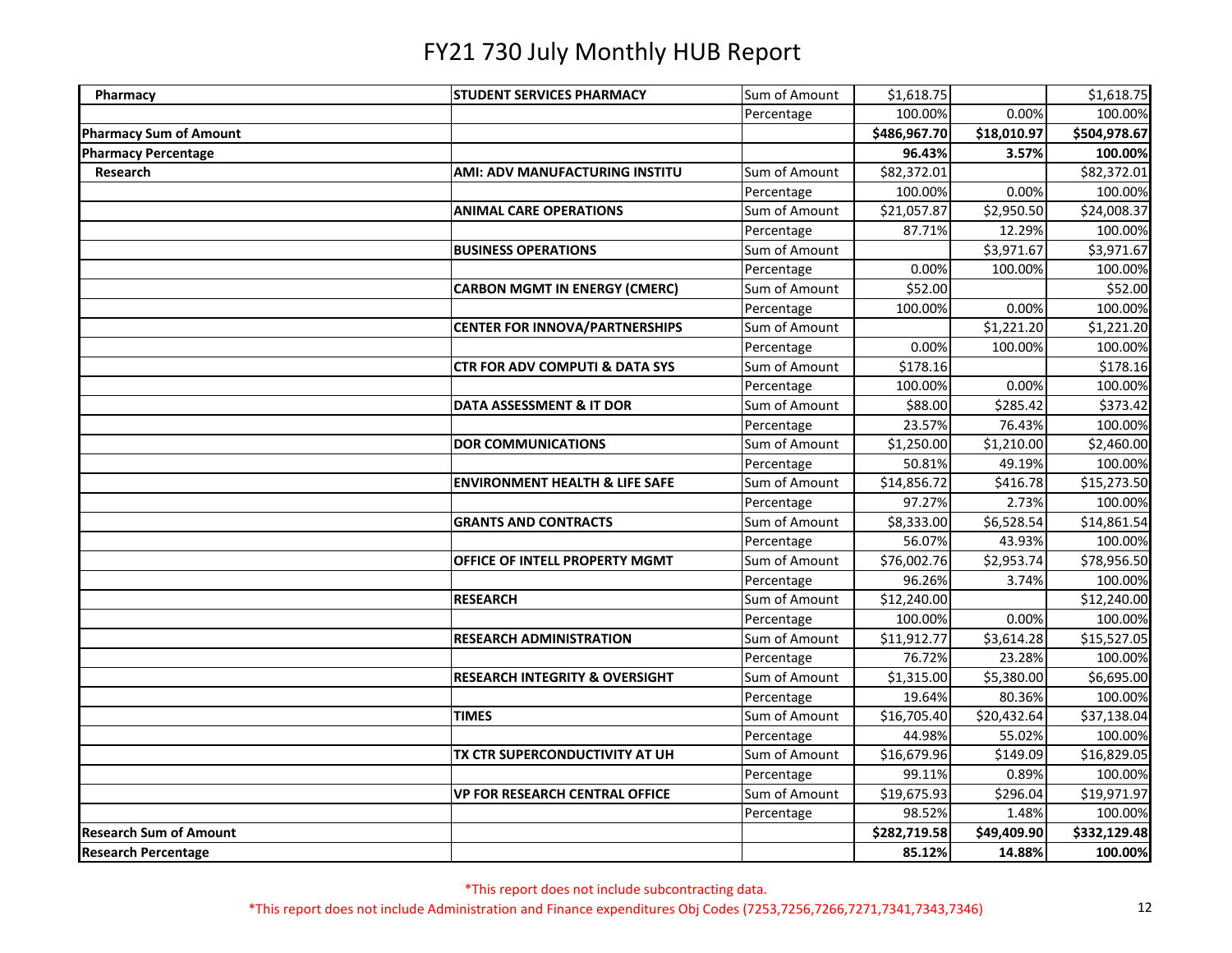| <b>Student Affairs</b> | <b>ADMISSIONS</b>                         | Sum of Amount | \$8,116.48  | \$36,320.40 | \$44,436.88 |
|------------------------|-------------------------------------------|---------------|-------------|-------------|-------------|
|                        |                                           | Percentage    | 18.27%      | 81.73%      | 100.00%     |
|                        | <b>CAMPUS RECREATION</b>                  | Sum of Amount | \$10,895.72 | \$146.58    | \$11,042.30 |
|                        |                                           | Percentage    | 98.67%      | 1.33%       | 100.00%     |
|                        | <b>CAMPUS SOLUTIONS SVC</b>               | Sum of Amount | \$850.00    | \$2,600.00  | \$3,450.00  |
|                        |                                           | Percentage    | 24.64%      | 75.36%      | 100.00%     |
|                        | <b>CENTER FOR STUDENT INVOLVEMENT</b>     | Sum of Amount | \$4,110.97  | \$989.66    | \$5,100.63  |
|                        |                                           | Percentage    | 80.60%      | 19.40%      | 100.00%     |
|                        | <b>CENTER FOR STUDENT MEDIA</b>           | Sum of Amount | \$5,749.55  | \$28.38     | \$5,777.93  |
|                        |                                           | Percentage    | 99.51%      | 0.49%       | 100.00%     |
|                        | <b>CENTER FOR STUDENTS W/DISABILI</b>     | Sum of Amount | \$4,485.88  | \$9,287.12  | \$13,773.00 |
|                        |                                           | Percentage    | 32.57%      | 67.43%      | 100.00%     |
|                        | <b>CHILDREN'S LEARNING CENTER</b>         | Sum of Amount | \$33,840.77 | \$1,170.53  | \$35,011.30 |
|                        |                                           | Percentage    | 96.66%      | 3.34%       | 100.00%     |
|                        | <b>CNTR FOR DIVERSITY &amp; INCLUSION</b> | Sum of Amount | \$9.31      |             | \$9.31      |
|                        |                                           | Percentage    | 100.00%     | 0.00%       | 100.00%     |
|                        | <b>COUNSELING AND PSYCH SVCS</b>          | Sum of Amount | \$1,403.16  |             | \$1,403.16  |
|                        |                                           | Percentage    | 100.00%     | 0.00%       | 100.00%     |
|                        | <b>CTR FRATERNITY &amp; SORORITY LIFE</b> | Sum of Amount | \$10.96     | \$116.43    | \$127.39    |
|                        |                                           | Percentage    | 8.60%       | 91.40%      | 100.00%     |
|                        | <b>DEAN OF STUDENTS</b>                   | Sum of Amount | \$27,000.01 |             | \$27,000.01 |
|                        |                                           | Percentage    | 100.00%     | 0.00%       | 100.00%     |
|                        | <b>INTEGRATED ENROLLMENT SERVICES</b>     | Sum of Amount | \$24,073.97 |             | \$24,073.97 |
|                        |                                           | Percentage    | 100.00%     | 0.00%       | 100.00%     |
|                        | <b>LGBTQ RESOURCE CENTER</b>              | Sum of Amount |             | \$80.02     | \$80.02     |
|                        |                                           | Percentage    | 0.00%       | 100.00%     | 100.00%     |
|                        | OFC OF THE UNIVERSIT REGISTRAR            | Sum of Amount | \$300.00    | \$12,760.00 | \$13,060.00 |
|                        |                                           | Percentage    | 2.30%       | 97.70%      | 100.00%     |
|                        | <b>RELIGION CENTER</b>                    | Sum of Amount | \$226.58    |             | \$226.58    |
|                        |                                           | Percentage    | 100.00%     | 0.00%       | 100.00%     |
|                        | <b>SCHOLARSIPS &amp; FINANCIAL AID</b>    | Sum of Amount | \$25,640.00 | \$3,798.38  | \$29,438.38 |
|                        |                                           | Percentage    | 87.10%      | 12.90%      | 100.00%     |
|                        | <b>STU COMMUNICATION &amp; MARKETING</b>  | Sum of Amount | \$100.00    |             | \$100.00    |
|                        |                                           | Percentage    | 100.00%     | 0.00%       | 100.00%     |
|                        | <b>STU HOUSING - RESIDE LIFE</b>          | Sum of Amount | \$18,280.19 | \$6,400.54  | \$24,680.73 |
|                        |                                           | Percentage    | 74.07%      | 25.93%      | 100.00%     |
|                        | <b>STUDENT AFFAIRS</b>                    | Sum of Amount | \$100.00    |             | \$100.00    |
|                        |                                           | Percentage    | 100.00%     | 0.00%       | 100.00%     |
|                        | <b>STUDENT AFFAIRS BUSINESS SRVC</b>      | Sum of Amount | \$923.36    | \$3,107.78  | \$4,031.14  |
|                        |                                           | Percentage    | 22.91%      | 77.09%      | 100.00%     |

\*This report does not include subcontracting data.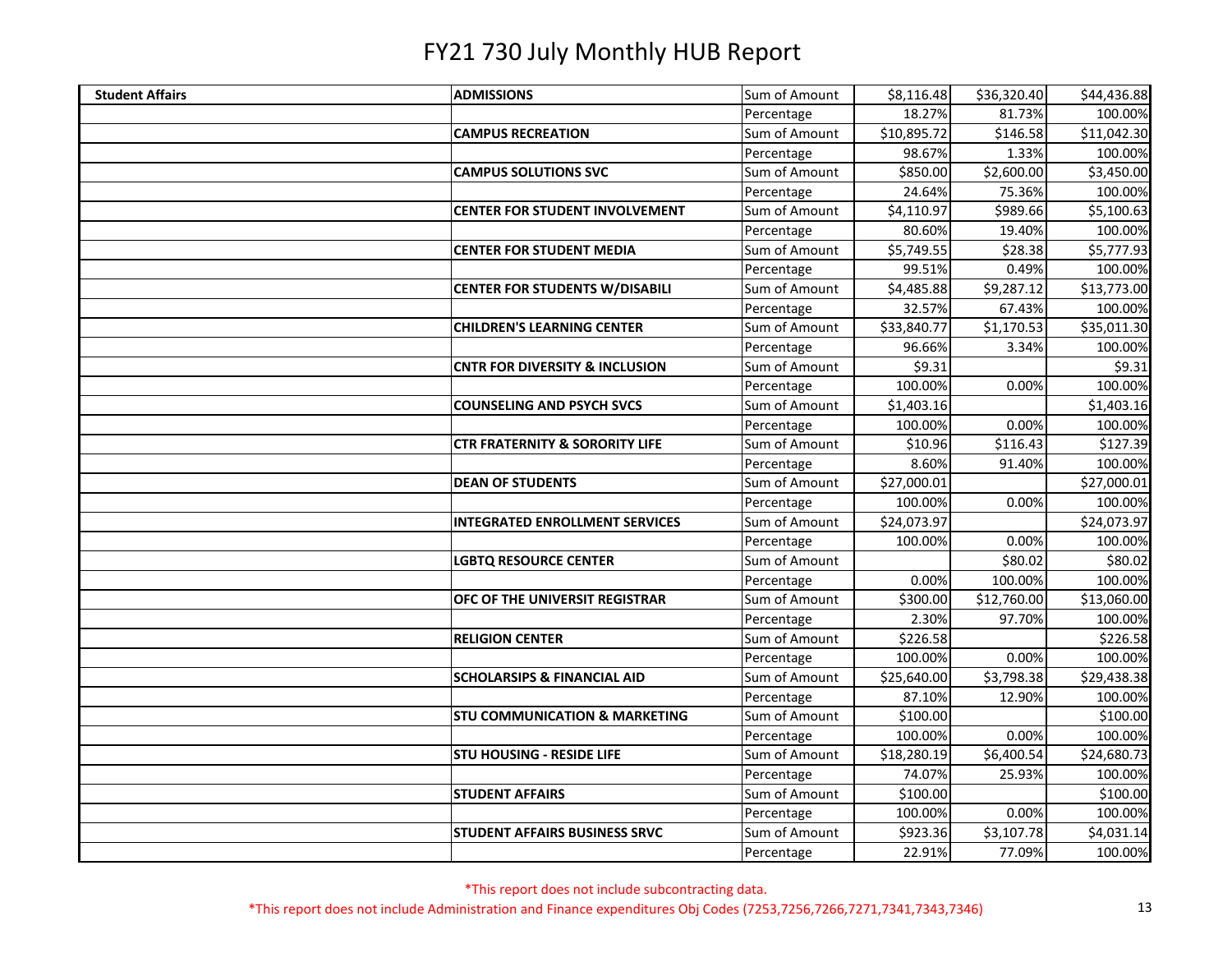| <b>Student Affairs</b>               | <b>STUDENT CENTER</b>                     | Sum of Amount | \$4,479.20   | \$2,102.39  | \$6,581.59           |
|--------------------------------------|-------------------------------------------|---------------|--------------|-------------|----------------------|
|                                      |                                           | Percentage    | 68.06%       | 31.94%      | 100.00%              |
|                                      | <b>STUDENT HEALTH CENTER</b>              | Sum of Amount | \$71,346.50  | \$13,586.04 | \$84,932.54          |
|                                      |                                           | Percentage    | 84.00%       | 16.00%      | 100.00%              |
|                                      | UNIVERSITY CAREER SERVICES                | Sum of Amount | \$382.08     | \$444.27    | \$826.35             |
|                                      |                                           | Percentage    | 46.24%       | 53.76%      | 100.00%              |
|                                      | <b>URBAN EXPERIENCE</b>                   | Sum of Amount | \$5.85       |             | \$5.85               |
|                                      |                                           | Percentage    | 100.00%      | 0.00%       | 100.00%              |
|                                      | <b>VETERAN SERVICES</b>                   | Sum of Amount | \$3.25       |             | \$3.25               |
|                                      |                                           | Percentage    | 100.00%      | 0.00%       | 100.00%              |
|                                      | <b>WELLNESS CENTER</b>                    | Sum of Amount | \$1,708.84   |             | \$1,708.84           |
|                                      |                                           | Percentage    | 100.00%      | 0.00%       | 100.00%              |
|                                      | <b>WOMEN &amp; GENDER RESOURCE CENTER</b> | Sum of Amount | \$147.11     |             | \$147.11             |
|                                      |                                           | Percentage    | 100.00%      | 0.00%       | 100.00%              |
| <b>Student Affairs Sum of Amount</b> |                                           |               | \$244,189.74 | \$92,938.52 | \$337,128.26         |
| <b>Student Affairs Percentage</b>    |                                           |               | 72.43%       | 27.57%      | 100.00%              |
| <b>Technology</b>                    | <b>CONSTRUCTION MANAGEMENT</b>            | Sum of Amount | \$27,283.11  | \$16,779.95 | \$44,063.06          |
|                                      |                                           | Percentage    | 61.92%       | 38.08%      | 100.00%              |
|                                      | CTR FOR INFO SCRTY, RES & EDU             | Sum of Amount |              | \$2,970.00  | \$2,970.00           |
|                                      |                                           | Percentage    | 0.00%        | 100.00%     | 100.00%              |
|                                      | <b>DEAN, TECHNOLOGY</b>                   | Sum of Amount | \$62,708.62  | \$9,796.12  | \$72,504.74          |
|                                      |                                           | Percentage    | 86.49%       | 13.51%      | 100.00%              |
|                                      | <b>ENGINEERING TECHNOLOGY</b>             | Sum of Amount | \$49,857.87  | \$9,577.48  | \$59,435.35          |
|                                      |                                           | Percentage    | 83.89%       | 16.11%      | 100.00%              |
|                                      | HUMAN DEVELOP AND CONSUMER SCI            | Sum of Amount | \$451.16     |             | $\overline{$}451.16$ |
|                                      |                                           | Percentage    | 100.00%      | 0.00%       | 100.00%              |
|                                      | <b>ILT</b>                                | Sum of Amount | \$44,381.00  |             | \$44,381.00          |
|                                      |                                           | Percentage    | 100.00%      | 0.00%       | 100.00%              |
| <b>Technology Sum of Amount</b>      |                                           |               | \$184,681.76 | \$39,123.55 | \$223,805.31         |
| <b>Technology Percentage</b>         |                                           |               | 82.52%       | 17.48%      | 100.00%              |
| Univ Marketing, Comm & Media Rel     | (INACTIVE) MULTIMEDI MARKETING            | Sum of Amount | \$45,000.00  |             | \$45,000.00          |
|                                      |                                           | Percentage    | 100.00%      | 0.00%       | 100.00%              |
|                                      | (INACTIVE) VP FOR EXTER RELATN            | Sum of Amount |              | \$552.19    | \$552.19             |
|                                      |                                           | Percentage    | 0.00%        | 100.00%     | 100.00%              |
|                                      | <b>MARKETING</b>                          | Sum of Amount | \$54,339.55  |             | \$54,339.55          |
|                                      |                                           | Percentage    | 100.00%      | 0.00%       | 100.00%              |
|                                      | <b>MEDIA RELATIONS</b>                    | Sum of Amount | \$41,800.00  |             | \$41,800.00          |
|                                      |                                           | Percentage    | 100.00%      | 0.00%       | 100.00%              |
|                                      | VC/VP UNIV MKTG, COM & MED REL            | Sum of Amount | \$1,944.50   | \$599.90    | \$2,544.40           |
|                                      |                                           | Percentage    | 76.42%       | 23.58%      | 100.00%              |

\*This report does not include subcontracting data.